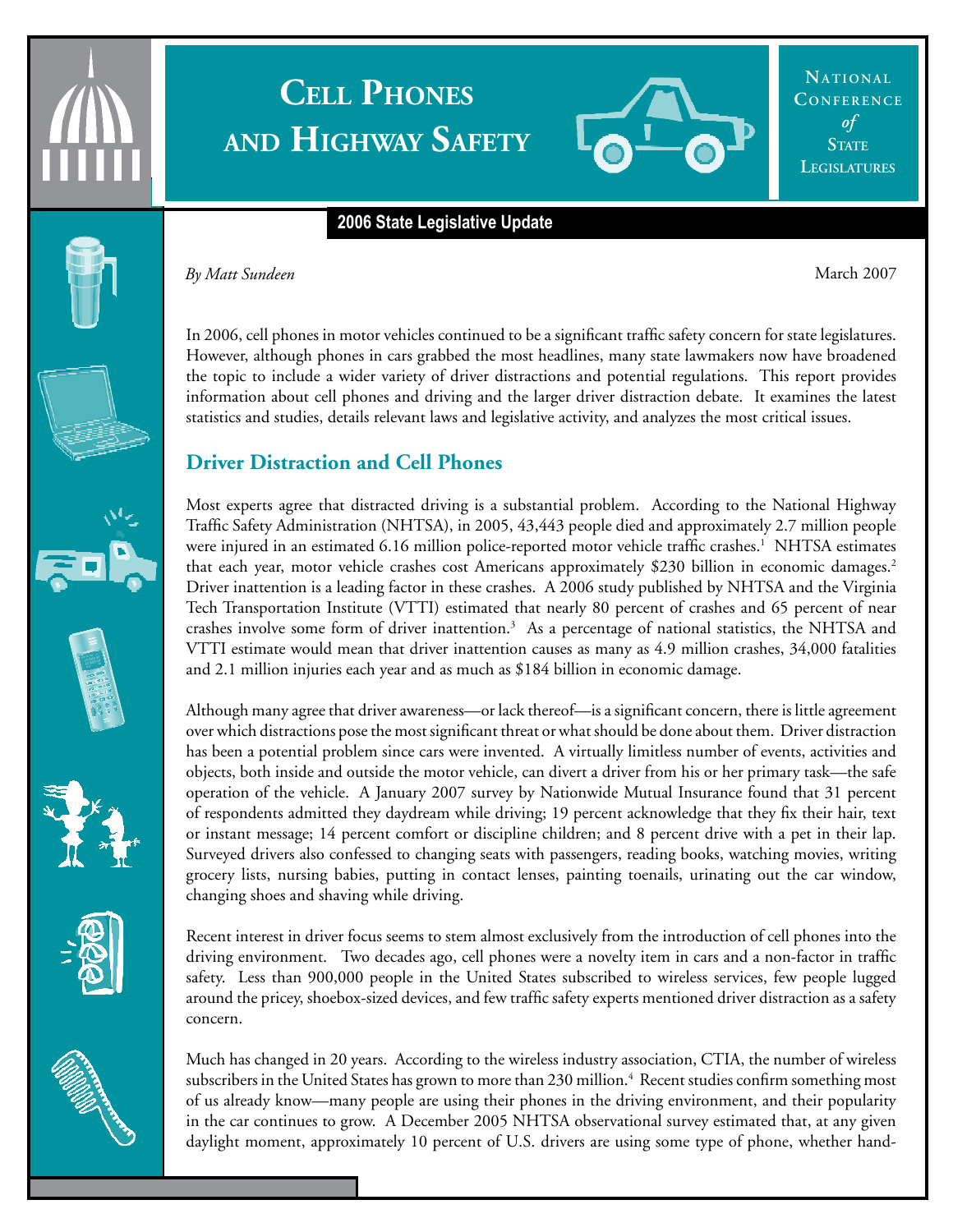held or hands-free.<sup>5</sup> Overall, the survey found that cell phone use in cars continues to grow among all drivers in all driving conditions. The 2007 survey from Nationwide Insurance estimated that 73 percent of drivers use phones.

Concurrent with the growth of cell phones has been the growth in interest in phones and other potential distractions in motor vehicles. In state legislatures, this increased interest has been reflected in an increase in the number of bills proposed and the number of bills passed. During the last five years, lawmakers in every state, Puerto Rico and the District of Columbia have considered legislation related to cell phone use in cars or distracted driving. Lawmakers in 38 states considered legislation on the topic in 2006 alone. As late as 2000, only three states had laws related to cell phones in cars. Now, 28 have such laws, with more laws likely to pass in 2007.

So, with all the other potential distractions, why have cell phones been singled out for regulation? Part of the answer could be cell phone visibility. The vast majority of wireless phone subscribers use hand-held phones that often are used for long conversations and are easy to spot in the hands of other motorists. Anyone who has been in a car lately knows that it is common to see another driver maneuvering through traffic with one hand pressing a phone against his or her ear. Other potential distractions often are not as easy to spot and can occur over a much shorter time period, making them less likely to draw the ire of other motorists, including state legislators and their constituents.

Beyond the numbers, the cell phone's complexity and potential for distracting the user's brain also has made it a target for potential regulation. Proponents of restrictions have argued that the unique cognitive distraction caused by a cell phone separates it from other potential distractions that might not require as much thought. Basic phones require a driver to interact with the voice of a person who cannot see whether the driver is in heavy traffic or dangerous driving conditions. Often, people using phones will gesture or become engrossed in the discussion. In addition, modern phones are much more sophisticated than they were a decade ago. Mobile phones can take, send and receive pictures. They allow users to send and receive text messages, surf the Web, check stock quotes and sports scores, play music and video games, and perform a variety of additional functions beyond simple conversation.

Cell phones have been joined in the car by a variety of other potentially distracting technologies. Other wireless communications and entertainment devices in vehicles—such as navigation systems, televisions, DVD players and computers—are becoming more common. Such devices—often referred to as telematics—form part of a multi-billion dollar industry that has made it possible for drivers and passengers to do almost anything in their car that they can do in their home or office.

Cell phones and telematic devices clearly can distract drivers. The question is whether such devices pose a significant enough distraction to warrant legislation. Restriction opponents such as CTIA cite the value of wireless phones and other devices as a reason not to single them out for regulation. Unlike other traffic safety issues—such as drunk driving or seat belts, where few compelling reasons exist to allow a driver to operate a vehicle drunk or without a seatbelt—there are reasons to allow phones in the car. Wireless phones can be valuable tools. Phones help drivers make time spent in the car more productive, allow a driver to stay in touch with family, or help change dinner plans. Phones also can be used to promote on-the-road safety programs such as the Amber Alert system or provide assistance in an emergency. According to CTIA, more than 200,000 emergency calls are placed on wireless phones every day.

Opponents also argue that there is little evidence that wireless phones are more distracting than other activities in the car. Any event, item or activity inside or outside a vehicle has the potential to distract a driver. One study ranked mobile phones as low as eighth among distractions that cause crashes.<sup>6</sup>

## **Crash Statistics**

State crash statistics do not provide a widely accepted picture of the specific distractions that cause motor vehicle crashes. Although law enforcement officers in at least 27 states and the District of Columbia currently collect information at crash scenes regarding the role of mobile phones and other distractions, in most states, such data collection began only recently (see figure 1).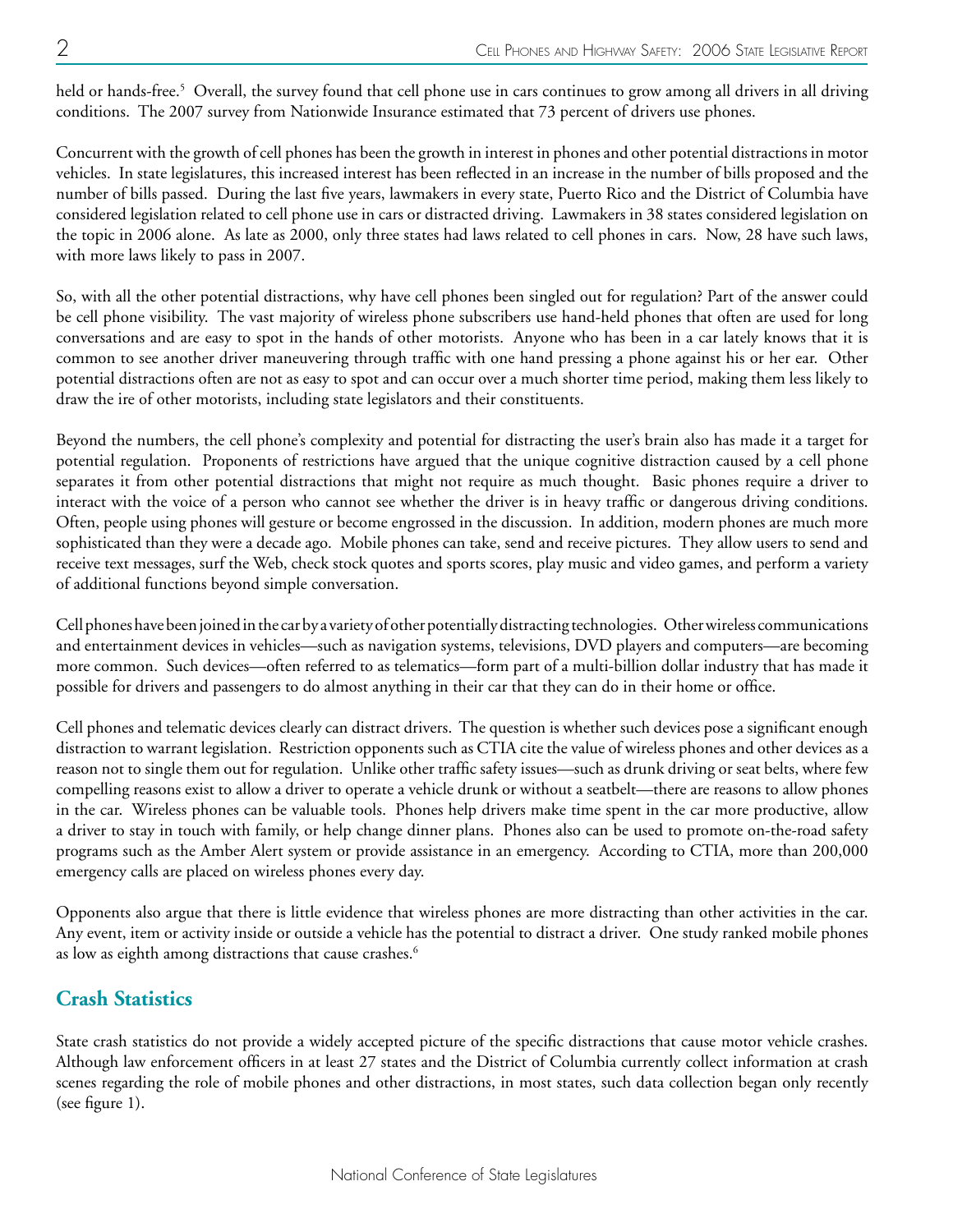

**Figure 1. Jurisdictions That Collect Data Regarding Cell Phone Involvement in Motor Vehicle Crashes**

 **Sources:** AAA, Governor's Highway Safety Association and NCSL, 2007.

As of February 2007, only 16 states—California, Florida, Kansas, Kentucky, Michigan, Minnesota, Missouri, Montana, Nebraska, New York, Oklahoma, Pennsylvania, Tennessee, Texas, Utah and Wisconsin—had published data on the number of crashes that cited phones or CB radios as a causal factor (see table 1 on page 4). Many states have published statistics for only a single year. In other states, data were collected as part of a pilot study or by a single law enforcement agency. In Tennessee, for example, until recently only the Tennessee Highway Patrol collected data regarding cell phone involvement in crashes as part of a pilot study. Pennsylvania published data in December 2001 as part of a study by the Joint State Government Commission of the Pennsylvania General Assembly.

Even where states track cell phone involvement in motor vehicle crashes, the statistics are controversial. Although the existing state data seemingly indicate that mobile phones are a factor in fewer than 1 percent of motor vehicle crashes, critics have argued that the published statistics are not truly indicative of the problem. Compared with other factors in motor vehicle crashes such as alcohol or seatbelts, wireless phone use is difficult to detect. Phones leave no physical indicators at the crash scene, and investigators often must rely on witnesses or self-reporting to determine whether a phone was in use at the time of the crash, thus jeopardizing the reliability of the data.

Several states have explicitly acknowledged difficulties tracking cell phone involvement in motor vehicle crashes. Oklahoma, for example, recognized in its crash statistics for 2005 that "cell phone use may be under reported."7 Similarly, in the section related to cell phone involvement in motor vehicle crashes, Michigan's *2005 Traffic Crash Facts* state that, "…these are driver conditions that, in the opinion of the investigating officer, were involved in the crash. While some conditions may be evident, others (such as distraction) will only be known if the driver admits the condition, thus leading to possible under-reporting."8 Statistics published by the Florida Department of Highway Safety and Motor Vehicles noted that, although the total number of cell phone related crashes was relatively low, distractions were " … identified by staff from law enforcement crash reports, which are dependent in part upon driver and witness accounts of the respective crash, as well as the investigating officer's interpretation and documentation of the crash."

A 2002 California Highway Patrol (CHP) report illustrated some of the data collection problems. The CHP withdrew an initial draft of a report to the Legislature after a closer look at crash data indicated that some law enforcement agencies may have underreported the number of traffic crashes in their jurisdictions that involved cell phone use. The original report found that, during the final nine months of 2001, investigating officers determined that 913 accidents were directly linked to the driver's use of a mobile phone. Of those, 423 crashes resulted in injuries, and three involved a fatality. Before the final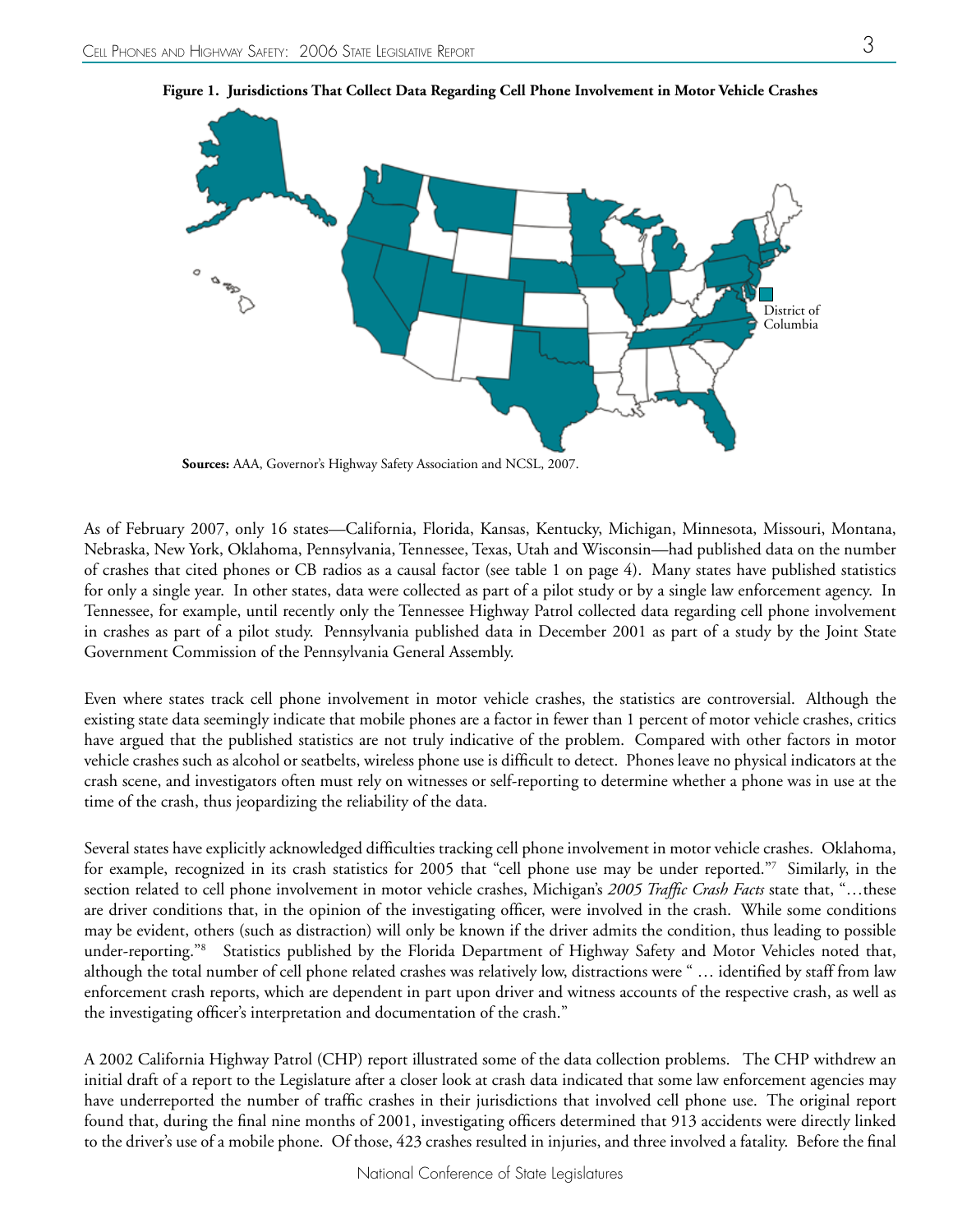| Table 1. Published State Statistics<br>Regarding Cell Phone Involvement in Crashes |                      |                           |                        |  |
|------------------------------------------------------------------------------------|----------------------|---------------------------|------------------------|--|
| State                                                                              | <b>Total Crashes</b> | <b>Inattention Factor</b> | <b>Cell Phone</b>      |  |
| (see notes)                                                                        |                      | in Crash                  | <b>Factor in Crash</b> |  |
| California                                                                         | 491,083              | 5,677                     | 611                    |  |
| Florida                                                                            | 243,294              | 1,796                     | 366                    |  |
| Kansas                                                                             | 66,703               | 911                       | 29                     |  |
| Kentucky                                                                           | 7,971                | 173                       |                        |  |
| Michigan                                                                           | 350,838              | 3,615                     | 1,022                  |  |
| Minnesota                                                                          | 87,813               | 23,320                    | 213                    |  |
| Missouri                                                                           | 182,261              | 51,973                    | 1,496                  |  |
| Montana                                                                            | 21,778               | 7,105                     | 77                     |  |
| Nebraska                                                                           | 35,739               | 274                       | 114                    |  |
| New York                                                                           | 138,004              | 24,239                    | 251                    |  |
| Oklahoma                                                                           | 75,511               | 8,380                     | 775                    |  |
| Pennsylvania                                                                       | 147,253              | 2,358                     | 139                    |  |
| Tennessee                                                                          | 30,933               | n/a                       | 7                      |  |
| Texas                                                                              | 336,665              | n/a                       | 1,032                  |  |
| Utah                                                                               | 69,539               | 939                       | 164                    |  |
| Wisconsin                                                                          | 2,691                | 669                       | 24                     |  |

**Notes**

1. California statistics were reported in *Driver Distractions and Inattention Data Summary*, California Highway Patrol, Report to the Governor and Legislature, November 2002 (5).

2. Florida distracted driving crash statistics come from 2003 crash data. The statistics were reported in a December 2004 report published by the Department of Highway Safety and Motor Vehicles. 3. Kansas statistics come from *2005 Kansas Traffic* 

*Accident Facts*.

4. Kentucky's crash statistics are for 2004.

5. Michigan statistics are from 2005 *Michigan Traffic Crash Facts*.

6. Minnesota statistics are for 2005. The numbers for inattention crashes and cell phone crashes are the number of times inattention, a cell phone or a CB radio were reported as a contributing factor in a crash. Minnesota law enforcement officers can report up to two contributing factors for each crash. Overall, in 2005, Minnesota law enforcement

officers reported 109,964 contributing factors for the 161,683 vehicles involved in motor vehicle crashes. No clear contributing factors were available for 59,341 vehicles involved in crashes.

7. Missouri's crash statistics are for 2005.

8. Montana statistics were published in the *Montana Highway Patrol 2004 Annual Report*, prepared by the Montana Highway Patrol in April 2005 at page 34. Montana's crash report form allows five contributing circumstances per driver or vehicle combination; however, the investigating officer may use all or none of them. The 2004 annual report cites 40,407 driver-related contributing circumstances in the 21,778 crashes reported in the state in 2004.

9. Nebraska statistics are for 2005. According to its *2005 Traffic Crash Facts*, in Nebraska, 35,739 reportable motor vehicle traffic crashes were reported in 2005 that involved 58,573 drivers. Nebraska's investigator report form collects data on all drivers involved in a crash, not just the driver at fault. The statistics in this table indicate the total number of drivers for each category, rather than the total number of crashes. The crash data is available online at http://www.dor.state.ne.us/highway-safety/docs/facts2005.pdf.

10. New York statistics come from 2005 crash data available online at http://www.nydmv.state.ny.us/Statistics/

2005AccidentSummary\_Final\_%20revised%20VMT\_Jan07.pdf

11. Oklahoma statistics were reported in *2005 Oklahoma Crash Facts*.

12. Pennsylvania statistics come from a study of 2000 crash data by the Joint State Government Commission of the Pennsylvania General Assembly. The commission published its report in December 2001.

13. Tennessee statistics come from preliminary 2003 data for crashes investigated by the Tennessee Highway Patrol (THP). The source is Polaris Crash System and TennCARS, June 14, 2005. Preliminary data for 2002 crashes investigated by THP indicate 30,821 total crashes and 55 crashes involving the use of cell phones and two way radios.

14. Texas statistics are based on 2001 crash data. The statistics were published in *Motor Vehicle Traffic Accidents 2001*, Texas Department of Public Safety at page 32.

15. Utah crash statistics are for 2004. Utah law enforcement officers may record up to two contributing factors for each crash.

16. Wisconsin statistics come from a limited study conducted by the Wisconsin State Patrol from May 2002 to October 2002. The study collected information from 4 percent of the motor vehicle crashes reported in Wisconsin in 2002. Cell phones were cited as a primary cause of crash in 24 crashes and were determined to be in use in 49 crashes. **Source:** NCSL, 2007.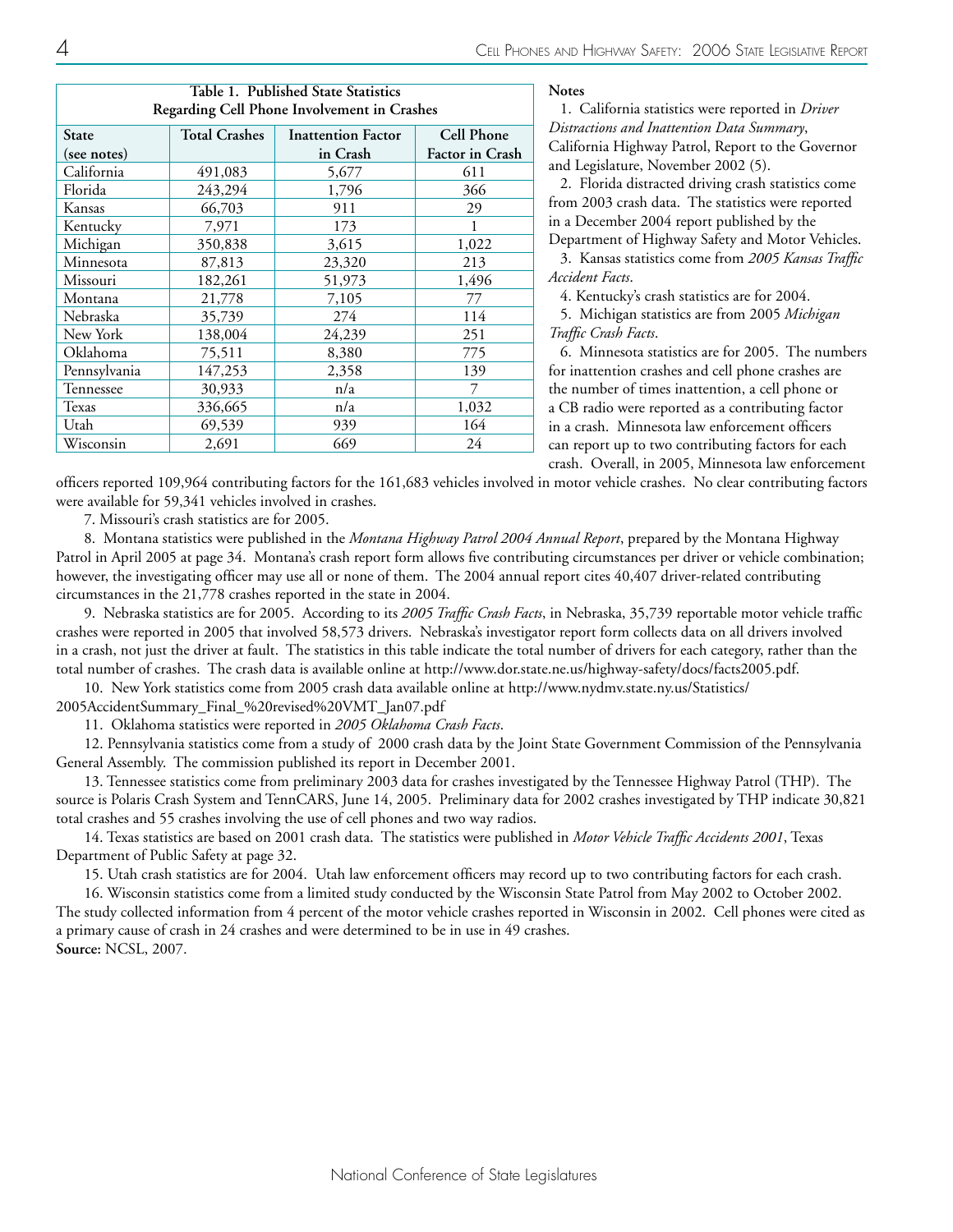report was released, however, a study of the same crash data by the *Los Angeles Times* found that, during the same period, driver use of a mobile phone was linked to nearly 4,700 crashes. A subsequent report by the CHP showed that, from January 1 through June 30, 2002, inattentive driving was cited as a factor in 5,677 of the 491,083 crashes reported throughout the state. Cell phones were cited as a factor in 11 percent of inattention-related crashes, more than any other single factor.

## **Academic Studies**

Academic studies have provided mixed results in the attempt to determine the risk posed by a driver using a cell phone. A study released by the Virginia Tech Transportation Institute (VTTI) in June 2005 found that hand-held wireless devices were a significant safety concern.9 The study reported findings from a project to collect pre-crash naturalistic driving data from about 100 volunteers over a 12-month to 13-month period. During the project, drivers used their own vehicles, equipped with an unobtrusive data collection instrument, in their normal daily routines. Virginia Tech researchers collected data for approximately 2 million vehicle miles of driving and 42,000 hours of drive time from 241 primary and secondary drivers. The study found that nearly 80 percent of all crashes and 65 percent of all near-crashes involved driver inattention just prior to the onset of the event. In addition, the researchers found that total crash involvement may be more than five times higher than police-reported crashes. The study concluded that driver inattention was the primary contributing factor in most crashes, and that hand-held wireless devices were among the highest distraction-related factors in crashes and were the leading distraction-related factor in near-crashes.

A study published in July 2005 in the *British Medical Journal* concluded that drivers who use mobile phones are four times more likely to be involved in a crash serious enough to require hospital care.<sup>10</sup> The study, conducted in Australia, found that gender, age and the availability of hands-free devices did not change the risk of crash.

A 2003 article published by the Harvard Center for Risk Analysis (HCRA) estimated that cell phone use by drivers may cause approximately 2,600 deaths, 330,000 moderate to critical injuries, and 1.5 million instances of property damage in America per year.<sup>11</sup> The report cautioned, however, that because information on cell phone use by motorists is limited, the effects are difficult to gauge. HCRA concluded that fatalities could range from 800 to 8,000 per year, with injury estimates ranging from 100,000 to 1 million per year. An earlier HCRA analysis of the risks posed by the use of cell phones while driving concluded that the risks posed by cellular phone use while driving alone appeared small in comparison with other dangers on the road.<sup>12</sup>

University of Utah researchers found that talking on a cellular phone reduced young drivers' response times so significantly that they reacted to brake lights in front of them as slowly as  $65-$  to  $74-$  year-old drivers.<sup>13</sup> Their study also found that all drivers who used cell phones, regardless of age, were 18 percent slower hitting their brakes, had a 12 percent greater following distance to compensate for paying less attention to road conditions, and took 17 percent longer to regain the speed they lost when they braked than drivers who did not use cell phones. In addition, the study concluded there was a twofold increase in the number of simulated rear-end collisions when drivers were conversing on their cell phones.

A 2006 University of Utah study showed that motorists who talk on handheld or hands-free cellular phones are as impaired as drunken drivers.<sup>14</sup> In a press release for the report, the authors suggested that "if legislators really want to address driver distraction, then they should consider outlawing cell phone use while driving."<sup>15</sup>

Researchers from the University of North Carolina Highway Safety Research Center (HSRC) conducted a two-phase study of driver distractions. During the first phase, researchers analyzed North Carolina crash data and determined that cell phones ranked eighth in a list of distractions that caused crashes, below activities such as adjusting the radio or eating and drinking. During the second phase, researchers installed equipment in the vehicles of 70 volunteer subjects to record the occurrence of various driver distractions. HSRC reported that the data from both phases demonstrated that many distractions are neither new nor technological in nature. According to the study, however, researchers found it difficult to provide a definitive answer as to which driver distractions carry the greatest risk of crash involvement.<sup>16</sup>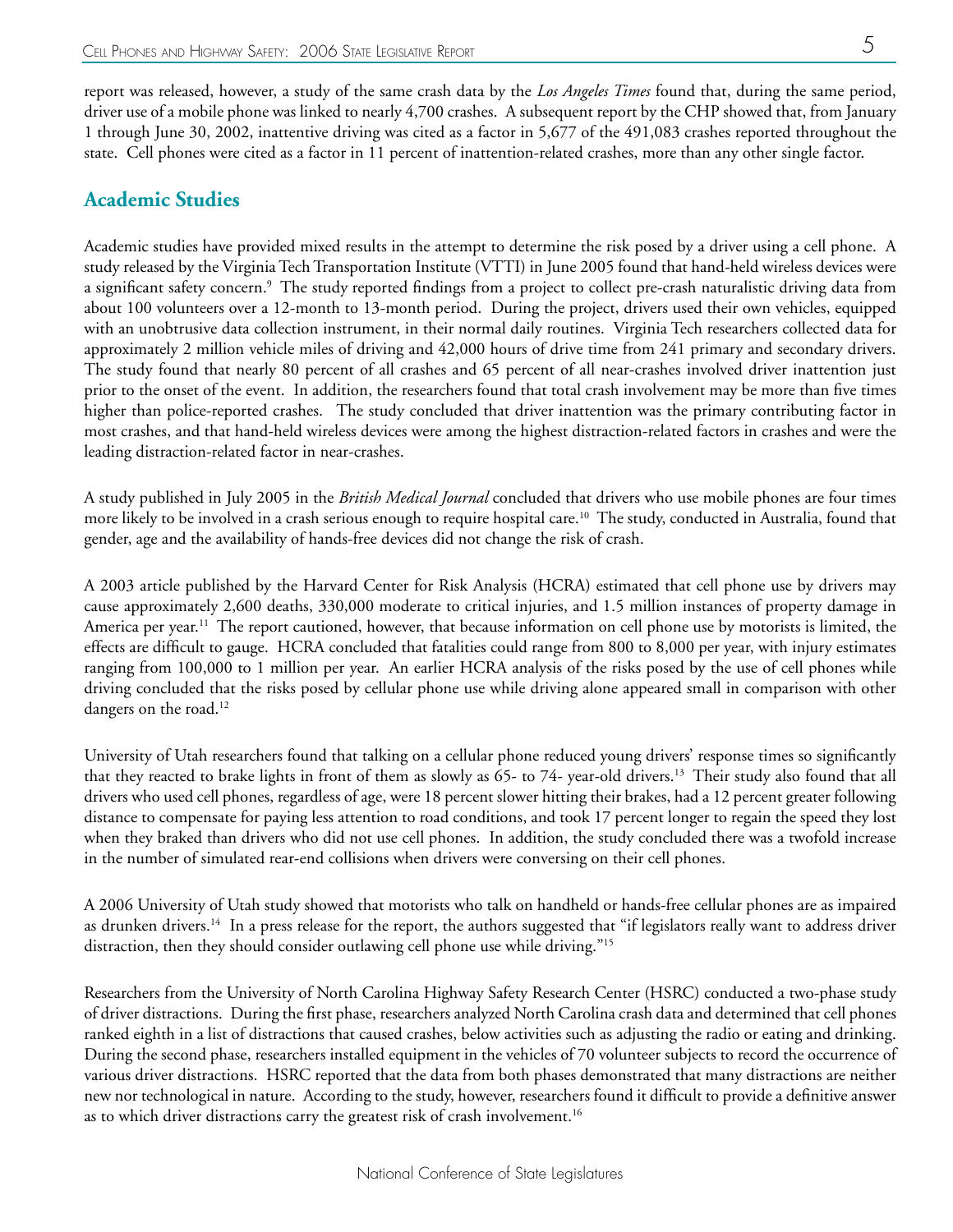A 2004 report published by the AEI-Brookings Joint Center for Regulatory Studies predicted that the effects of bans on cell phone use while driving would be minimal.17 The study found that individuals who use hand-held phones are more likely to already be more careful drivers. It also estimated that the reduction in accidents from a ban on cell phone use while driving would be lower and less certain than indicated in previous studies.

# **Public Opinion Polls**

Although data and academic studies are inconclusive on risks, polls indicate that many drivers support laws to curb cell phone use in the car. A March 2003 survey by the Gallup Organization found that 48 percent of drivers perceive that making outgoing calls can make driving dangerous.18 Forty-four percent of drivers perceive that receiving calls can be dangerous. Twice as many people—88 percent of drivers surveyed—indicated they support increased public awareness of the risk of wireless phone use while driving. Seventy-one percent of drivers support prohibitions of the use of hand-held phones while driving, and 67 percent support insurance penalties for being in a crash while using a cell phone, according to the Gallup poll. Sixty-one percent support double or triple fines for traffic violations involving cell phone use, and 57 percent support a ban on all wireless phone use while a car is moving, except in emergency situations.

A 2005 survey conducted by Farmers Insurance Group confirmed many of the 2003 Gallup poll results.19 The Farmers survey found that 87 percent of adults believe that using a cell phone impairs a person's ability to drive. More than 80 percent of drivers admitted their competence behind the wheel suffers when they are subjected to distractions, and 83 percent of respondents acknowledged their ability to concentrate on driving is compromised by such activities as eating or drinking, talking on their cell phones, and adjusting their radios or CD players. In addition, more than 70 percent of survey respondents said motorists who use hand-held cell phones, read newspapers or operate in-dashboard computers while driving should be subject to a penalty or fine. More than 68 percent of the respondents felt that hands-free cell phones are safer than hand-held phones, and 63 percent of those polled favored stricter driving rules for teens. Although only 2 percent of drivers said they had been in a crash where one or more drivers were using a cell phone, more than 40 percent reported that they had close calls or near misses with a driver who was using a cell phone.

## **State Action**

State legislators have led efforts to address concerns about distracted drivers. Since 2001, lawmakers in every state have proposed legislation to address distracted driving issues. Laws in 28 states and the District of Columbia address cell phone use in motor vehicles (see appendix A). Thirty-eight states regulate the placement of televisions and similar devices in motor vehicles (see appendix B), and a handful of states restrict other potentially distracting behaviors.

In 2006, state legislative interest in distracted driving remained high. Legislators in 38 states proposed 133 measures related to cell phone use in motor vehicles or distracted driving. Lawmakers in eight states—California, Illinois, Louisiana, Minnesota, North Carolina, Rhode Island, Utah and West Virginia—enacted new laws.

State legislative efforts to address driver distraction are frequently mislabeled as proposals to ban cell phone use while driving. In fact, no state completely bans the use of all phones by all drivers, and only seven states considered total prohibition bills in 2006. Instead, state legislation typically has addressed a range of issues, including the prohibition of particular wireless technologies, the restriction of use of wireless technology by specific types of drivers, and data collection.

The most common driver distraction measure considered by state legislatures has been to prohibit driver use of hand-held phones. Four states—California, Connecticut, New Jersey and New York—and the District of Columbia currently prohibit the use of hand-held phones while operating a motor vehicle.<sup>20</sup> All five jurisdictions allow drivers to use hand-held phones in emergency situations and hands-free phones in all circumstances. However, New Jersey's law is enforceable only as a secondary offense, requiring law enforcement officers to stop motorists for other offenses before they can issue a ticket for improper use of a hand-held phone. California, Connecticut, New York and the District of Columbia allow enforcement for hand-held phone use as a primary offense. Twenty states considered hand-held restrictions in 2006, but California was the only state to enact a hand-held law.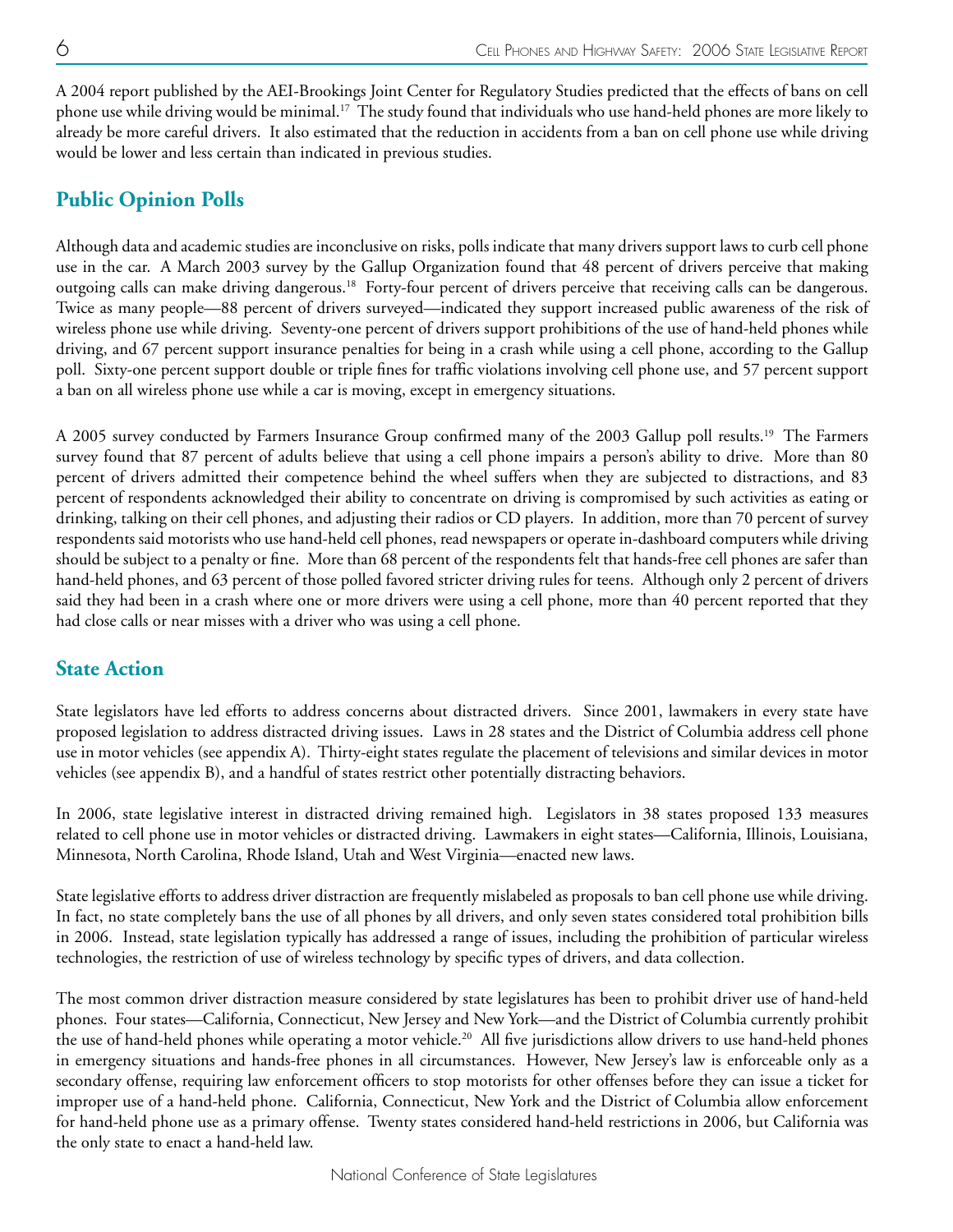Cell phone use by younger drivers also continues to be a popular target for state legislators. Lawmakers in 13 states—Colorado, Connecticut, Delaware, Illinois, Maine, Maryland, Minnesota, New Jersey, North Carolina, Rhode Island, Tennessee, Texas and West Virginia—and the District of Columbia currently prohibit or restrict novice driver cell phone use. All current novice driver laws prohibit young drivers—those under age 18 or 21—who only hold a learner's or instructional driving permit from using any type of wireless device while operating a motor vehicle, except in emergency situations. In 2006, legislators in 28 states considered similar proposals, with new laws passing in Minnesota, North Carolina, Rhode Island and West Virginia. Although most of the 2006 bills linked novice driver restrictions to a learner's permit or intermediate license, several bills would have prohibited all teen drivers, regardless of license status, from using wireless devices.

Eleven states—Arizona, Arkansas, California, Connecticut, Delaware, Illinois, Massachusetts, New Jersey, Rhode Island, Tennessee and Texas—and the District of Columbia prohibit school bus drivers from using phones while operating a school bus. Legislators in five states proposed school bus driver phone restrictions in 2004, while legislatures in seven states considered such measures in 2005.

State legislatures also are taking an active role in improving the collection of data and information about the involvement of cell phones and other wireless devices in crashes. At least 27 states and the District of Columbia now require some or all law enforcement officers to collect information about cell phone involvement in crashes, up from just two states in 1998 (see table 1). In many states, such data collection is required by statute. In addition, legislatures or individual legislators in at least nine states—California, Delaware, Louisiana, Minnesota, New Jersey, New York, Pennsylvania, Virginia and Wisconsin—approved or asked for studies about the effects of wireless phones on traffic safety in their jurisdictions. The Pennsylvania General Assembly's Joint State Government Commission published a report on driver distraction and public safety in December 2001, $^{21}$  and a special legislative task force in Delaware published a report on driver distractions in 2003.22 Washington passed a bill in 2005 that requires state police to track in accident report forms information about the involvement of wireless communication devices in motor vehicle crashes. The measure also requires the state police to include this information in its annual report of traffic safety statistics.

States also are moving to assert authority over the distracted driving issue. Legislatures in 10 states have moved to restrict local cell phone laws. Florida, Kentucky, Louisiana, Mississippi, Nevada, New Jersey, New York, Oklahoma, Oregon and Utah preempt local jurisdictions from restricting cell phone use while driving. This move was significant in Florida, where several local communities, including Miami-Dade County, had prohibited the use of hand-held phones while driving. Utah's law, enacted in 2006, pre-empted a prohibition on hand-held phones in Sandy, Utah.

Four other states—California, Florida, Illinois and Massachusetts—have enacted measures related to cell phone use while driving. California requires that rental cars with embedded cell phone equipment provide written instructions on the safe use of the cell phone. Florida and Illinois require that drivers who use headsets with their phones can use only a headset that blocks sound to one ear. Massachusetts generally allows cell phone use, provided the driver keeps at least one hand on the steering wheel at all times. Other states have considered legislation to increase driver negligence for being involved in a crash while using a cell phone; however, no state has passed such a proposal.

An emerging trend in legislation is to address multiple behaviors—not only cell phone use—on the road. Washington, D.C., prohibits several potential distracted driver behaviors, including reading, writing, personal grooming, interacting with pets or unsecured cargo, using personal communications technologies, or engaging in other activities that cause distractions. Connecticut's cell phone law, enacted in June 2005, includes a broad distraction provision that prohibits drivers from engaging in any activity not related to the actual operation of a motor vehicle in a manner that interferes with the safe operation of such vehicle on any highway. Seven other states considered broad distraction bills in 2006.

Other state legislatures have examined driver use of televisions and DVD players (see appendix B). At least 38 states restrict or prohibit televisions in motor vehicles. California and Louisiana restrict the placement of DVD players and similar entertainment devices to locations out of the vision of the driver. Illinois prohibits any visual media technology, other than a navigational system, to be located at points forward of the driver's seat. Tennessee and Virginia forbid the display of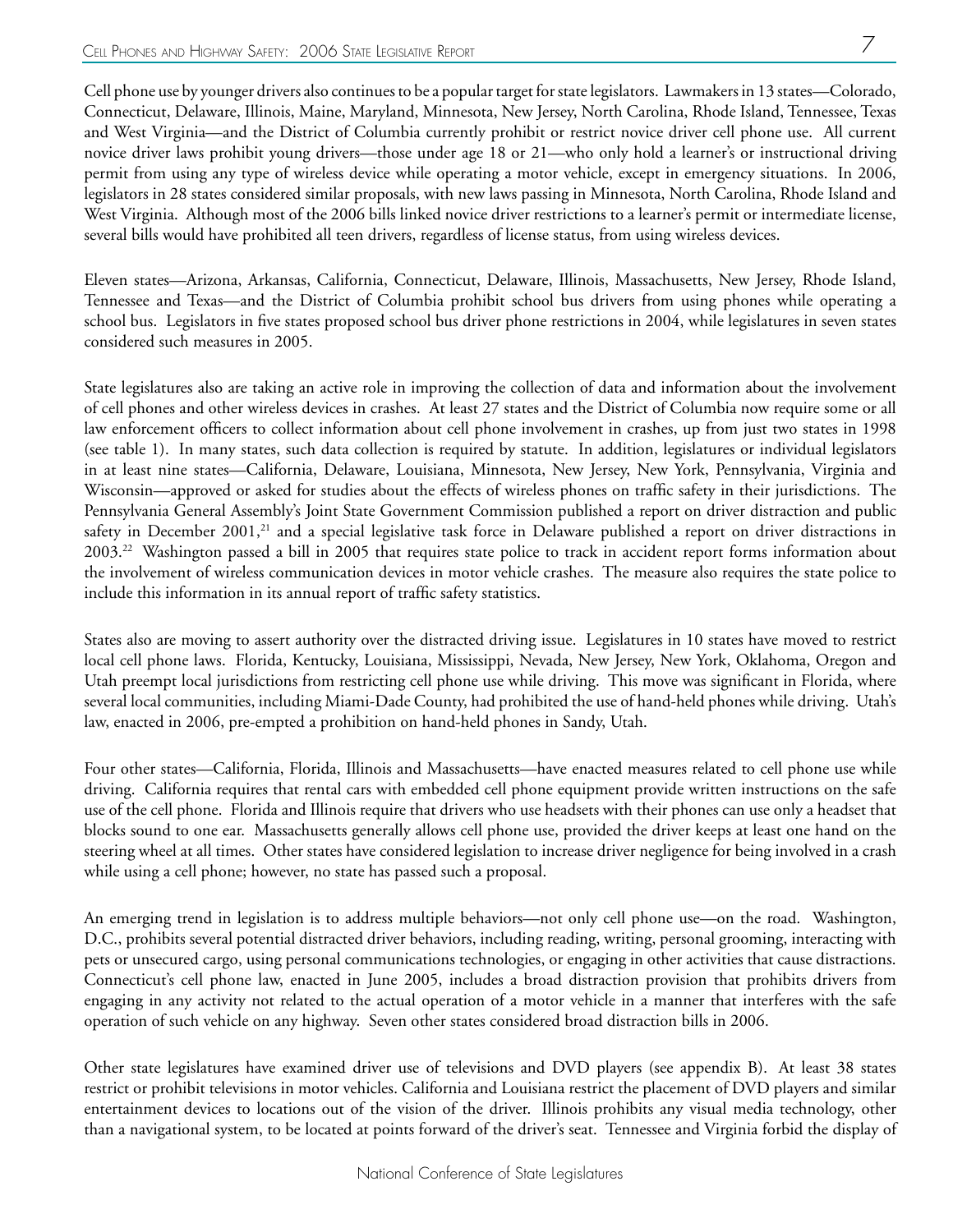pornographic videos in cars. In addition, Virginia prohibits the display of a video or motion picture in front of the driver's seat or within view of the driver. Legislatures in 14 states in 2006 considered legislation related to the use of televisions, DVD players or videos in cars.

## **Federal Action**

As of February, 2007 the federal government had not acted on the distracted driving issue. Legislation considered by Congress in 2003 and 2001 failed to make it out of committee. Several federal agencies have studied the effects of wireless phones on traffic safety. In June 2003, the National Transportation Safety Board (NTSB) issued a report about a 2002 crash in Maryland that involved a young driver who was using a cell phone. According to the NTSB analysis, the crash involved multiple risk factors, and the NTSB could not determine the exact extent of the role of distraction due to wireless phone use. However, NTSB concluded that, " … current State laws are inadequate to protect young, novice drivers from distractions that can lead to accidents."<sup>23</sup> The NTSB recommended that the states that do not have restrictions for young drivers enact legislation to prohibit holders of learner's permits and intermediate licenses from using interactive wireless communication devices while driving.

In the same report, NTSB recommended improvements in driver education. The NTSB concluded that the public may not be aware of the risks associated with using the wireless phone while driving. NTSB urged that, " … all drivers should be educated about the risks of distracted driving, including the cognitive demands associated with use of interactive communication devices."24 NTSB also urged states to improve data collection by including codes for interactive wireless communications devices on their traffic accident investigation forms.

NHTSA has long studied driver distraction and traffic safety but has not issued any regulations to address the topic. In 1997, NHTSA published a report—*An Investigation of the Safety Implications of Wireless Communications in Vehicles*—that summarized driver distraction research. In 2000, NHTSA conducted a driver distraction online forum and accepted public comments on driver distraction issues. NHTSA also has published several observational surveys in an attempt to document driver cell phone use.

A policy statement regarding cellular phone use while driving, posted on NHTSA's website, warned drivers of potential cell phone risks. According to the statement, " … the primary responsibility of the driver is to operate a motor vehicle safely. The task of driving requires full attention and focus. Cell phone use can distract drivers from this task, risking harm to themselves and others. Therefore, the safest course of action is to refrain from using a cell phone while driving."<sup>25</sup>

Several federal agencies, national organizations, and state and local government agencies also have worked to improve data collection. In June 2003, the national Governors' Highway Safety Association released a revised edition of the Model Minimum Uniform Crash Criteria (MMUCC), which included changes intended to help gauge the effects of driver distractions. The criteria, which were developed in collaboration with NHTSA, the Federal Highway Administration, the Federal Motor Carrier Safety Administration, and numerous state and local agencies, describe what kinds of information states need to collect at crash scenes. The changes to the MMUCC are intended to help policymakers paint a more accurate picture of the role of cell phones and other distractions in motor vehicle crashes.

#### **Local Action**

Many counties, cities, towns and municipalities across the United States have considered restrictions on cell phone use while driving. The largest community—Chicago, Illinois—prohibits motorists from using hand-held phones while driving. More than two dozen local jurisdictions—in Florida, Illinois, Massachusetts, Michigan, New Jersey, New Mexico, New York, Ohio, Pennsylvania and Utah—have enacted similar restrictions. Local jurisdictions that have passed ordinances include: •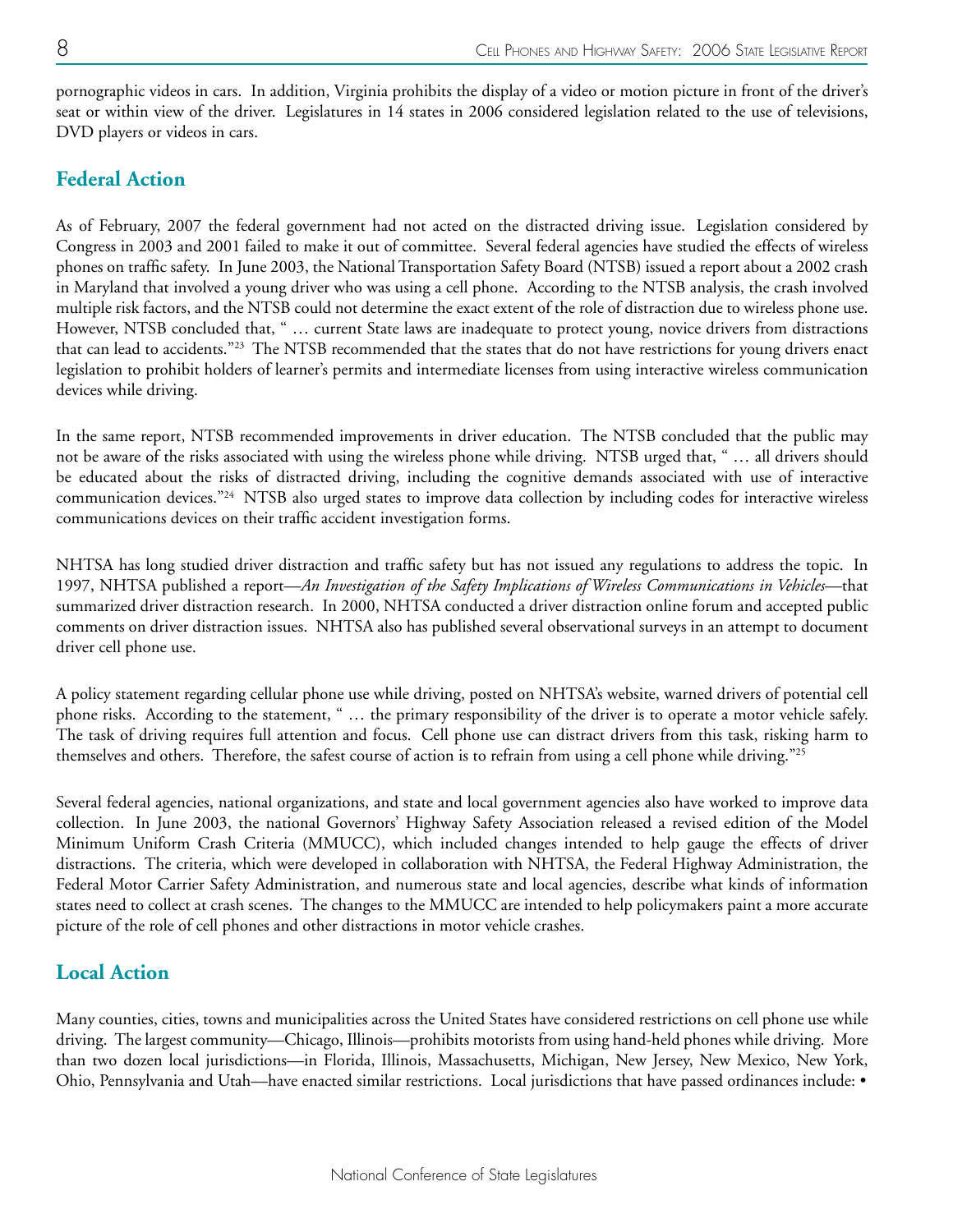| · Miami-Dade County, Fla. | • Nassau County, N.Y.      |
|---------------------------|----------------------------|
| • Pembroke Pines, Fla.    | • Suffolk County, N.Y.     |
| · Westin, Fla.            | • Westchester County, N.Y. |
| • Chicago, Ill.           | • Brooklyn, Ohio           |
| • Brookline, Mass.        | • North Olmstead, Ohio     |
| • Shelby Township, Mich.  | • Walton Hills, Ohio       |
| • Bloomfield, N.J.        | • Conshohocken, Pa.        |
| • Irvington, N.J.         | · Hilltown Township, Pa.   |
| • Marlboro, N.J.          | • Lebanon, Pa.             |
| • Nutley, N.J.            | • Lower Chichester, Pa.    |
| • Carteret, N.J.          | · West Conshocken, Pa.     |
| • Hazlet, N.J.            | $\bullet$ York, Pa.        |
| • Paramus, N.J.           | • Sandy, Utah              |
| $\bullet$ Santa Fe, N.M.  |                            |

Although these communities passed cell phone restrictions, it is important to note that many currently are not enforcing the laws. A Pennsylvania appellate court struck down the ordinance in Hilltown Township, and the state attorney general issued an opinion against the provision in Brookline, Mass. New York's statewide law now supersedes the measures passed in three New York counties. The state legislatures preempted the local regulations in Florida and Utah.

Local debate over the use of cell phones and other interactive communication devices while driving has significantly affected debate at both the state and national levels. In states where local communities have passed restrictions, the legislature may feel pressure to address the issue to avoid a piecemeal approach where the boundaries of the law may not always be clear to motorists. In New York, for example, the Legislature passed its statewide ban of hand-held phone use while driving after three large counties enacted similar prohibitions. In Florida, the Legislature preempted local laws after several communities, including Miami-Dade County, banned hand-held phones.

#### **International Activity**

It has been reported that as many as 40 countries may restrict or prohibit the use of cellular phones while driving. Countries reported to have laws related to cell phone use include Australia, Austria, Belgium, Brazil, Botswana, Chile, the Czech Republic, Denmark, Egypt, Finland, France, Germany, Greece, Hungary, India, Ireland, Israel, Italy, Japan, Jordan, Kenya, Malaysia, the Netherlands, Norway, the Philippines, Poland, Portugal, Romania, Russia, Singapore, the Slovak Republic, Slovenia, South Africa, South Korea, Spain, Sweden, Switzerland, Taiwan, Turkey, Turkmenistan, the United Kingdom and Zimbabwe. Most countries prohibit the use of hand-held phones while driving. Drivers in the Czech Republic, France, the Netherlands and the United Kingdom may use cell phones but can be fined if they are involved in crashes while using the phone. Drivers in the Germany and the United Kingdom also can lose insurance coverage if they are involved in a crash while talking on the phone.

#### **Enforcement and Effectiveness**

Opinions differ about the effectiveness of technological solutions to driver distraction problems. Only a few states prohibit the use of hand-held phones while driving, and there are few crash statistics to indicate whether hand-held phone bans in those jurisdictions have improved safety. Initial studies of enforcement in New York and Washington, D.C. found that police officers experienced few problems ticketing drivers for hand-held phone violations. But restrictions frequently didn't deter drivers from cell phone use.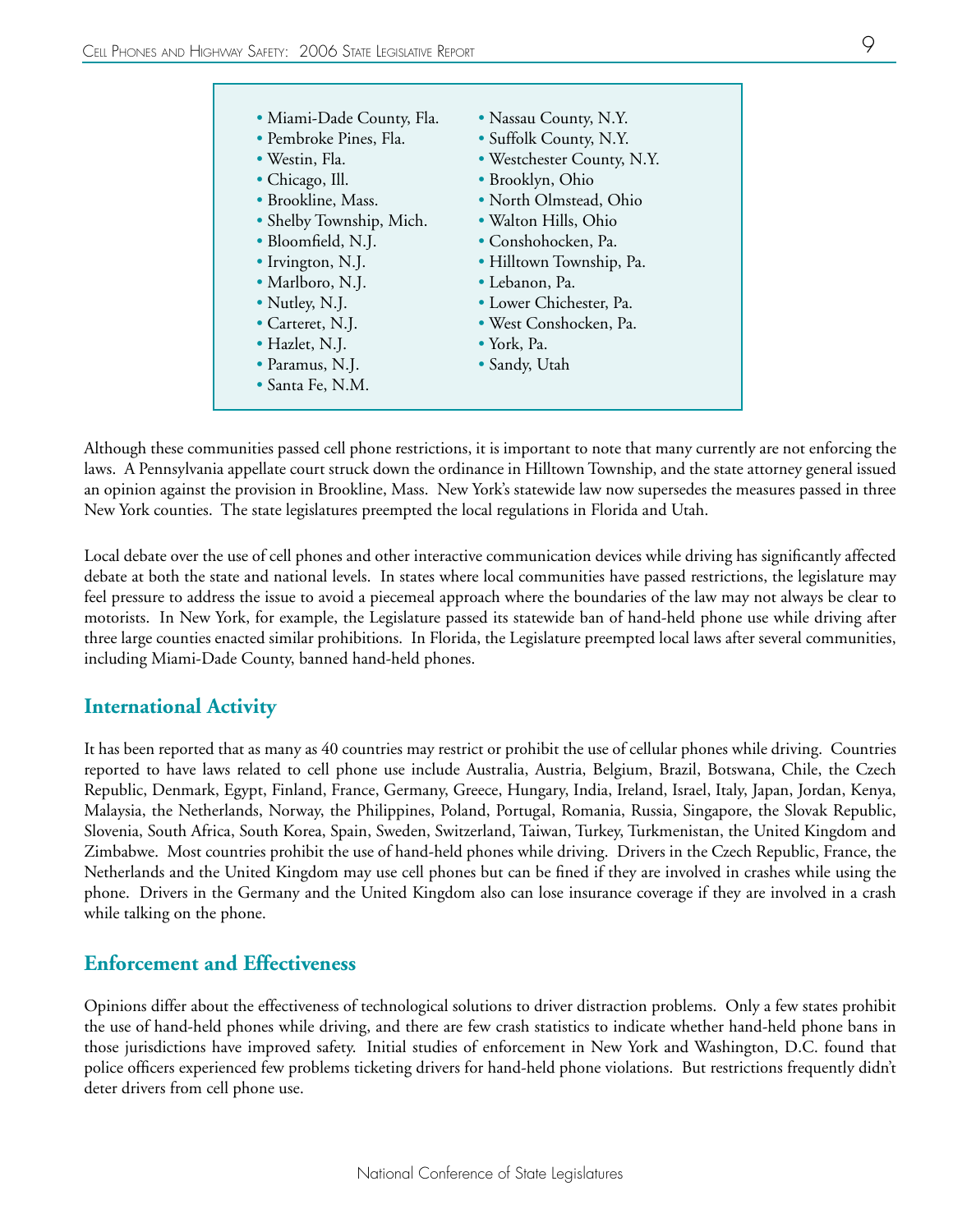A study in New York found that, after an initial surge in compliance, New York drivers have returned to using their handheld phones. The March 2003 report by the Insurance Institute for Highway Safety showed that 2.1 percent of the 12,000 New York drivers observed were using hand-held phones. In comparison, a similar study found that 2.3 percent of drivers used handsets prior to the ban, and only 1.1 percent of drivers used hand-held phones immediately following enactment. Researchers suggested that, as the initial publicity generated by the new law waned, compliance also fell.<sup>26</sup>

Many academic studies—including one published in the *New England Journal of Medicine* in 1997 and another published in Sweden in 2003—suggest that the cognitive distraction caused by cell phone use is a problem that cannot be eliminated by hands-free requirements. Most have concluded that there is no distinction in accident rates between drivers who use handsfree and hand-held devices.

According to some researchers, other in-vehicle devices—such as head-up displays and speech recognition technology—are intuitively appealing approaches that are designed for safety but that do not necessarily eliminate driver distraction. Head-up displays on the windshield of a vehicle can disrupt visual attention. Speech-based interfaces for an in-vehicle computer can be cognitively demanding because a person must perform a precise task, use complex menus, and interpret a synthetic voice that is more difficult to interpret than a human voice.

Some lawmakers and manufacturers, however, see headsets and other technological innovations as a potential safety benefit. For example, drivers who use a manual transmission might not be physically able to operate their vehicle while using a hand-held device. A hands-free device can eliminate the search for a ringing phone or allow a driver to voice dial a number instead of fumbling with a hand-set. Voice-mail and caller ID allow drivers to screen calls and respond when appropriate. Navigation systems can reduce the need for paper maps.

Dr. Thomas Dingus, a researcher at Virginia Polytechnic Institute and State University, has argued that a well-designed, hands-free interface is superior to a hand-held interface for complex manual tasks. According to Dr. Dingus, a Japanese study of crashes related to cell phone use found that 43 percent occurred while the driver was attempting to locate or reaching for a ringing phone. Another 23 percent occurred while the driver was dialing. According to Dr. Dingus, a law that bans the use of hand-held devices would likely convince 60 percent to 75 percent of drivers to stop using such devices. Nationwide, according to Dr. Dingus, this high compliance rate could translate into more than 10,000 lives saved by 2010.

Although there is little consensus regarding the effectiveness of hand-held phone prohibitions in the car, there may be some agreement about the ability of younger drivers to handle potential cell phone distractions. Although the exact number of teenage drivers who use cell phones is unknown, an NHTSA observational survey found that the number of young drivers using cell phones at any given moment appeared to be more than all other age groups combined. The survey also found that the number of drivers who appeared to be ages 16 to 24 and were observed holding cell phones more than doubled the findings made in a similar NHTSA survey conducted in 2000.

Although no studies indicate that novice driver cell phone prohibitions reduce crashes, a wide and accepted body of evidence suggests that immaturity and lack of driving experience make younger drivers less capable of handling additional distractions. Motor vehicle crashes are a leading cause of death among teenagers, killing more young people than the next three leading causes of death combined. According to NHTSA, in 2003, 7,884 people age 15 to 20 died in motor vehicle crashes. Cell phones in the car give novice drivers one more distraction that they may not be able to manage as easily as more experienced drivers. Lack of experience makes younger drivers less able to recognize and respond to hazards, so they can get in trouble trying to handle unusual circumstances or even small emergencies. Teenage drivers also are more likely to participate in risky behaviors, such as speeding and tailgating, allowing them a smaller margin for error.

## **Driver Education**

Driver education often is touted as a potential solution to driver distraction concerns. A 1997 report from the California Highway Patrol noted that, "… education should be a key component to any effort to reduce the risk of traffic collisions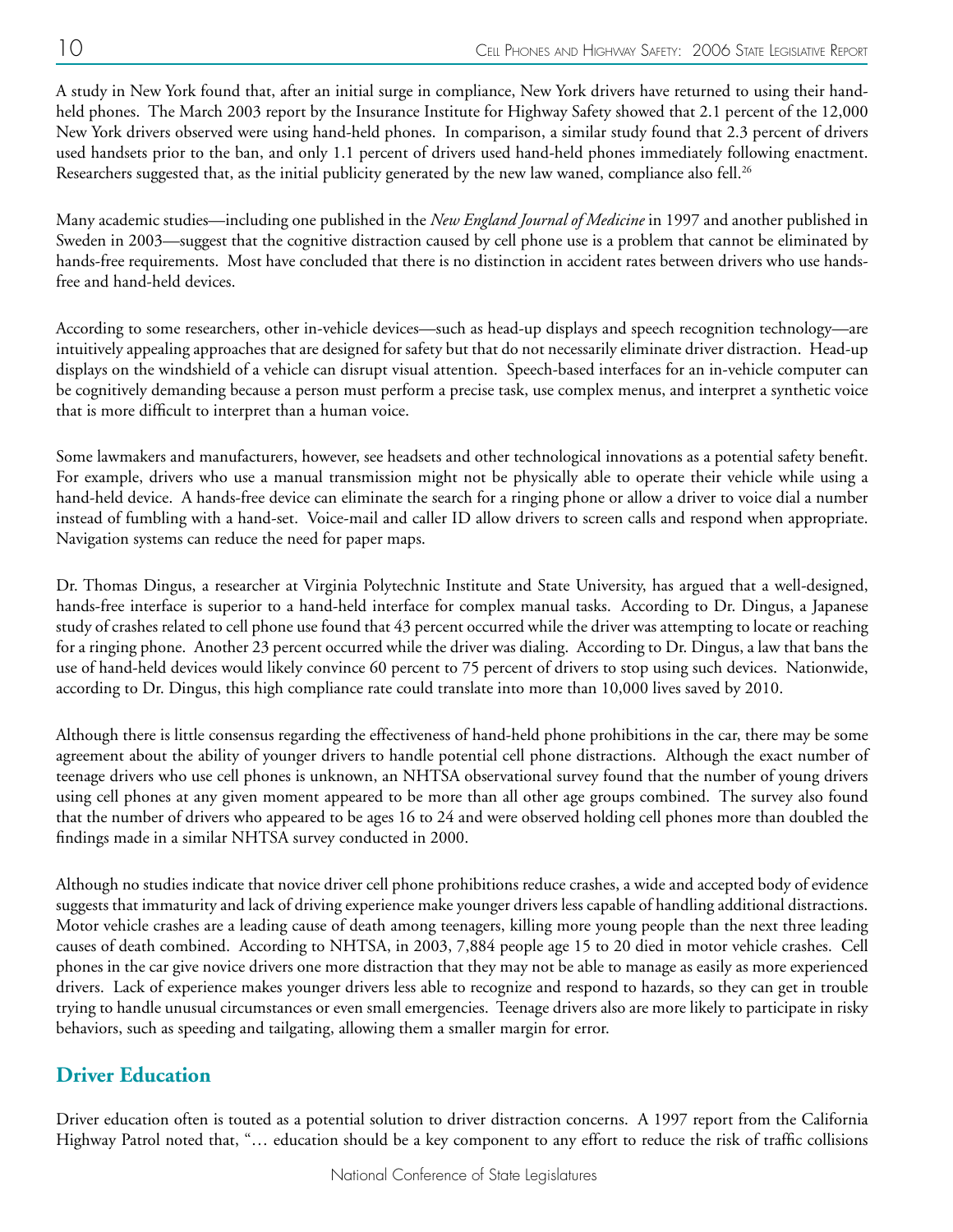resulting from cellular telephone use and could prove more effective than sanctions." A July 2000 report by the Harvard Center for Risk Analysis concluded, "NHTSA and industry, with support from the U.S. Congress and state legislatures, should develop a comprehensive educational effort aimed at drivers to promote the responsible use of cellular telephones while driving."

Several wireless service providers and automobile manufacturers have launched campaigns to improve awareness of the risks of driver inattention. In conjunction with the National Safety Council, CTIA released a public service announcement reminding drivers that using a phone in an automobile is always secondary to operating that vehicle safely. CTIA also has developed brochures and promoted safety through radio ads and other media.

Some researchers have expressed skepticism about the effectiveness of driver education efforts. Dr. Dingus, for example, has estimated that education alone will likely induce only 20 percent to 25 percent of drivers to stop using electronic devices.

A survey by the American Automobile Association found that many state driver education manuals do not address driver distraction concerns. According to the study, driver's license manuals in only six states include a section on distracted driving. Twenty states warn drivers about cell phone use while driving. Thirty-two states urge drivers to be cautious with emotions and concentration. Eight states warn drivers about risks with eating or drinking, while nine include information on reading, and 10 warn about radios and vehicle controls.

## **Legal Liability**

As legislatures have debated the merits of restrictions on cell phone use while driving, a second battleground over driver cell phone use has emerged in the courts. With increasing frequency, legal cases are testing whether drivers—or, in some instances, the driver's employer—should be held civilly or criminally responsible for crashes caused by the driver's use of a cell phone.

Under the legal doctrine of *respondeat superior*, an employer may be held vicariously liable for acts of their employees that are committed during the course of employment. Several cases have tested this doctrine as it applies to cell phone use by employees who use their phones in the course of employment while driving their vehicles. In 2004, a Virginia jury found that a former attorney who was accused of talking on her cell phone when she struck and killed a teenager was liable in the teen's death and should pay the victim's family \$2 million in damages. The attorney's employer at the time of the crash, Cooley Godward LLP, was named as a defendant in the lawsuit, but settled with the plaintiff prior to the final verdict.

In 1999, the investment firm Smith Barney paid a \$500,000 settlement to the family of a motorcyclist killed in Pennsylvania by one of its brokers. The employee had been making a sales call at the time of the crash. Although Smith Barney had not provided the cell phone, the plaintiffs argued that the company encouraged its brokers to make calls outside normal business hours to reach potential customers.

The state of Hawaii paid \$1.5 million to a New Jersey man in 2001 for injuries he suffered after being struck in 1996 by a Hawaii Department of Education special education teacher. The teacher had just finished using her cell phone on the way to work when she hit the man as he walked across the street. The court ordered the state to pay 20 percent of the \$7.5 million in damages, and the state agreed to pay \$1.5 million on appeal.

An Arkansas lumber company, Dykes Industries, lost a \$21 million lawsuit after a 78-year-old woman was struck and disabled by a Dykes salesman who was using his phone for a sales call at the exact time of the accident. The case was later settled for \$16.2 million.

The alleged involvement of cell phones and other wireless devices in motor vehicle crashes also has been the subject of several criminal cases. In 2000, a 19-year-old Maryland man was found innocent of vehicular manslaughter charges after he struck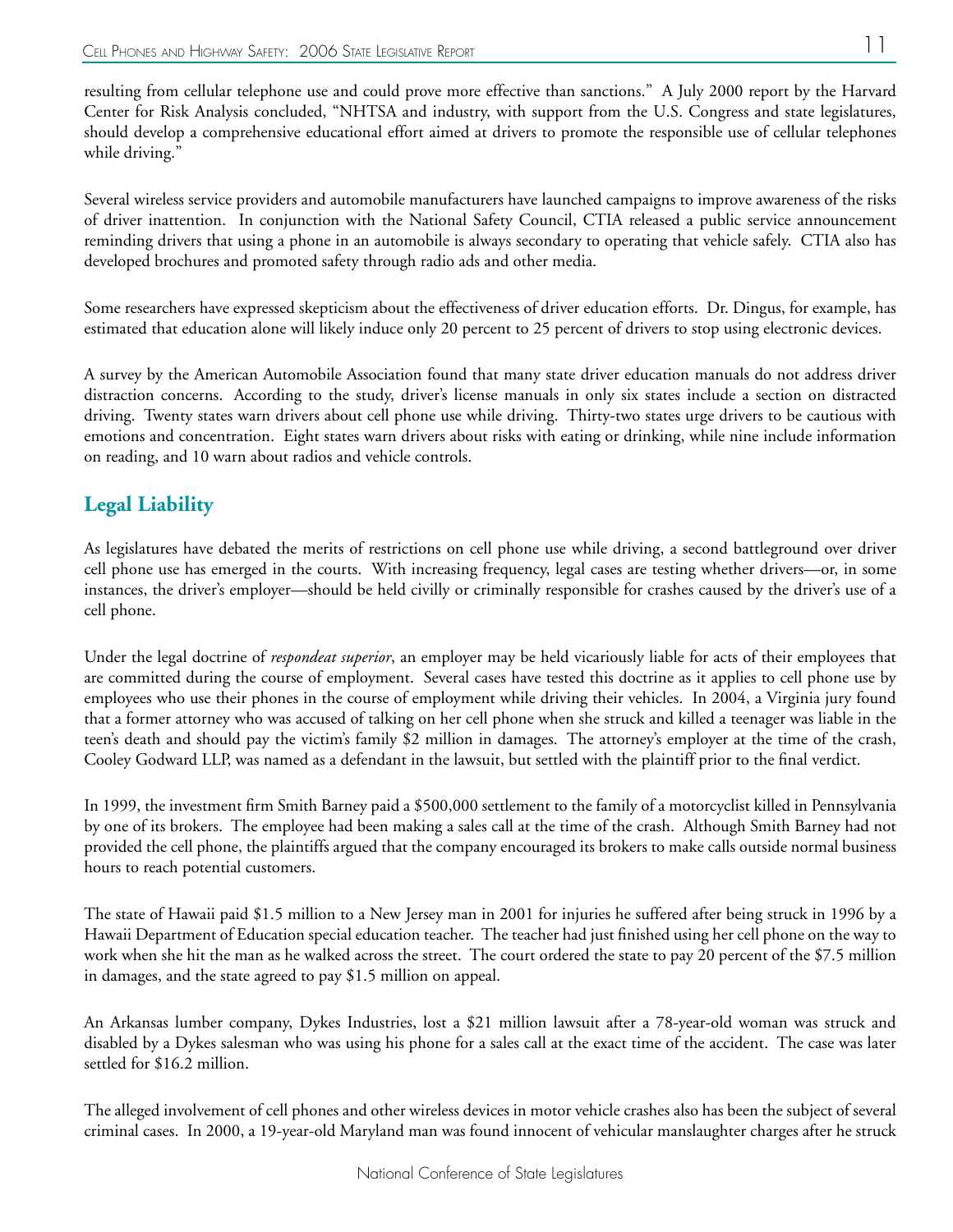and killed two people who were stopped along the side of the road. The driver admitted that, at the time of the crash in 1999, he had been speaking on his phone. He was cleared of the vehicular manslaughter charges and, instead, was found guilty of negligent driving, which carries a \$500 fine.

In 2004, Alaska prosecutors charged a driver with second-degree murder for an accident they say was caused by a DVD player. Prosecutors accused the driver of watching a movie while operating his truck, causing him to swerve across the road and kill two occupants of another vehicle. The driver's truck had been wired with a DVD player, speakers and a Sony PlayStation 2, and prosecutors issued murder charges under the theory that the driver knew his conduct was substantially certain to cause death or that he knowingly engaged in conduct that showed extreme indifference to human life. The driver, who claimed he had been merely adjusting his CD player at the time of the crash, was acquitted at trial.

## **Conclusion**

State legislative interest in cell phones and other potential distractions in motor vehicles is likely to continue. The trends in state legislation seem to indicate growing concern about both the quantity and sophistication of information and entertainment devices available to drivers. In addition, lawmakers now are turning their attention to a variety of other potentially distracting behaviors. At the time of publication, legislators in 30 states had proposed bills aimed at regulating cell phones or curbing driver distraction in 2007.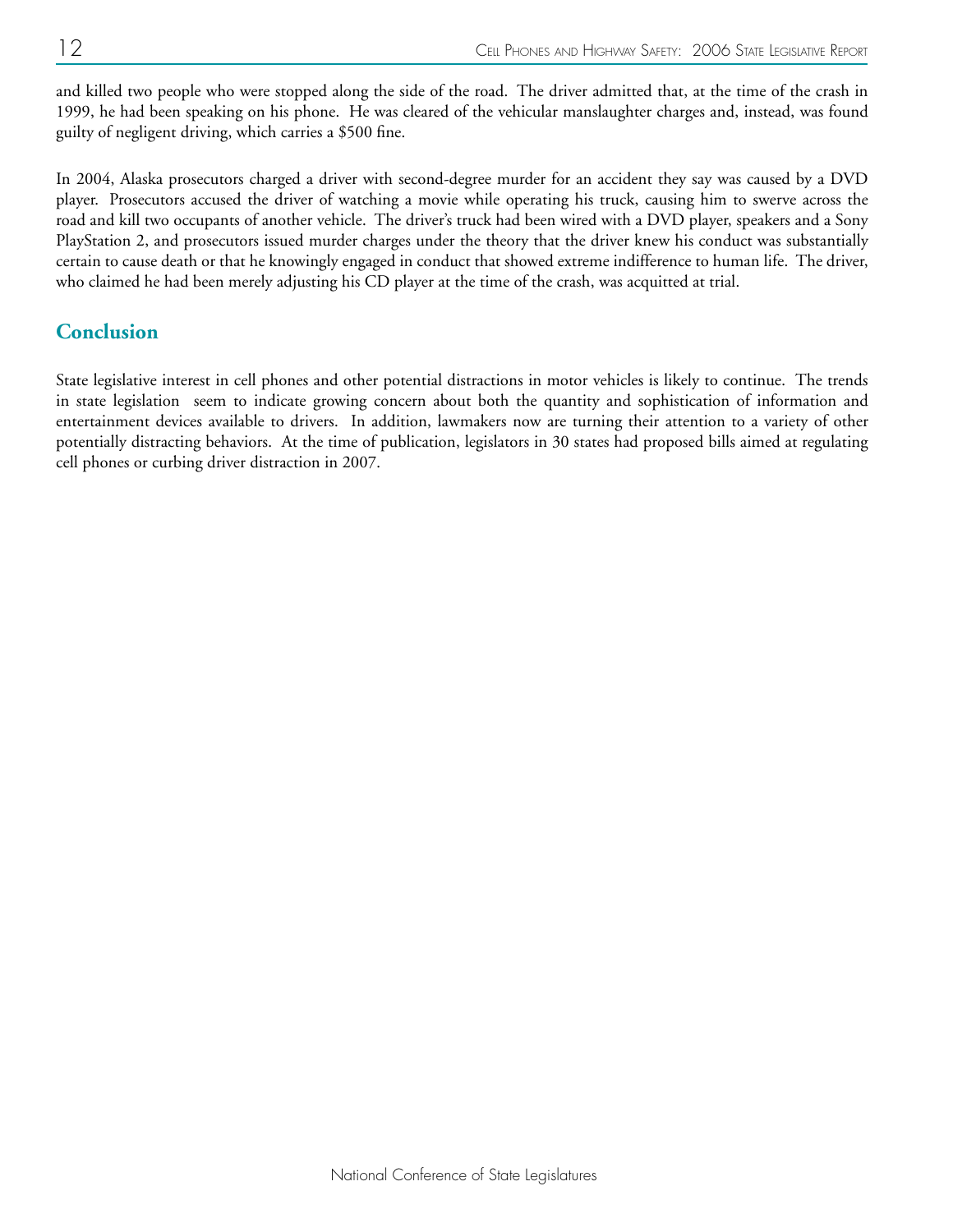|                    | r r<br>Provision                                                                                                                                                                                                                                                                                |                                                                                     | <b>Penalties</b>                                                                                                                                              |
|--------------------|-------------------------------------------------------------------------------------------------------------------------------------------------------------------------------------------------------------------------------------------------------------------------------------------------|-------------------------------------------------------------------------------------|---------------------------------------------------------------------------------------------------------------------------------------------------------------|
| State/Jurisdiction |                                                                                                                                                                                                                                                                                                 | <b>Statute or Rule</b>                                                              |                                                                                                                                                               |
| Arizona            | Administrative Code provision prohibits school bus drivers from<br>using a mobile phone while operating the school bus.                                                                                                                                                                         | A.A.C. Title 17<br>Chapter 9, Art. 1<br>R17-9-104                                   | No penalty specified.                                                                                                                                         |
| Arkansas           | Prohibits the use of a cellular telephone while operating a school<br>bus.                                                                                                                                                                                                                      | Ark. Stat. Ann. §6-<br>19-120 (2004)                                                | Unclassified<br>misdemeanor; fine of<br>\$100-\$250.                                                                                                          |
| California         | Requires that rental cars with embedded cell phone equipment<br>contain written instructions on the safe use of the phone while<br>driving.                                                                                                                                                     | California Vehicle<br>Code §2890 (West<br>2004)                                     | \$100 maximum for<br>first violation; \$200<br>maximum for second<br>violation; \$250 for<br>third and subsequent<br>violations committed<br>within one year. |
|                    | Prohibits any person from driving a motor vehicle if a video<br>monitor, or a video screen or any other similar device that<br>displays a video signal is operating and is located forward of the<br>driver's seat or is visible to the driver. Provides exceptions for<br>emergency equipment. | 2003 Cal. Stats.,<br>Chap. 303                                                      | No penalty specified.                                                                                                                                         |
|                    | Effective July, 2008, prohibits the use of hand-held phones while<br>driving. Allows exceptions for emergency situations. Violations<br>are punishable by \$20 fines for a first offense and \$50 fines for<br>subsequent offenses.                                                             | Cal. Vehicle Code<br>\$12810.3 (2006)<br>and Cal. Vehicle<br>Code § 23123<br>(2006) | \$20 for the first<br>offense and \$50 for<br>each subsequent<br>offense.                                                                                     |
| Colorado           | Makes driving a motor vehicle by a person holding a temporary<br>instruction permit or a minor's instruction permit while using<br>a cellular telephone or other mobile communication device a<br>secondary traffic offense.                                                                    | Colo. Rev. Stat.<br>\$42-4-239 (2005)                                               | \$15 fine plus a \$2.60<br>surcharge.                                                                                                                         |
| Connecticut        | Prohibits the use of hand-held phones while driving. Provides<br>exceptions for emergency situations.                                                                                                                                                                                           | 2005 Conn. Acts,<br>P.A. 159 (Reg.<br>Sess.)                                        | \$100 fine unless<br>proof that hands-free<br>accessory purchased<br>prior to imposition<br>of fine.                                                          |
|                    | Prohibits the use of cell phones while operating a school bus.                                                                                                                                                                                                                                  |                                                                                     | Not more than \$100.                                                                                                                                          |
|                    | Prohibits drivers with only a learner's permit from using a cell<br>phone while driving.                                                                                                                                                                                                        |                                                                                     | Not more than \$100.                                                                                                                                          |
|                    | Prohibits drivers from engaging in activities unrelated to the<br>operation of a motor vehicle.                                                                                                                                                                                                 |                                                                                     | Not more than \$100<br>plus fine for moving<br>violation.                                                                                                     |

| Appendix A. Existing State Laws Regarding Mobile Phone Use While Driving |  |  |  |
|--------------------------------------------------------------------------|--|--|--|
|                                                                          |  |  |  |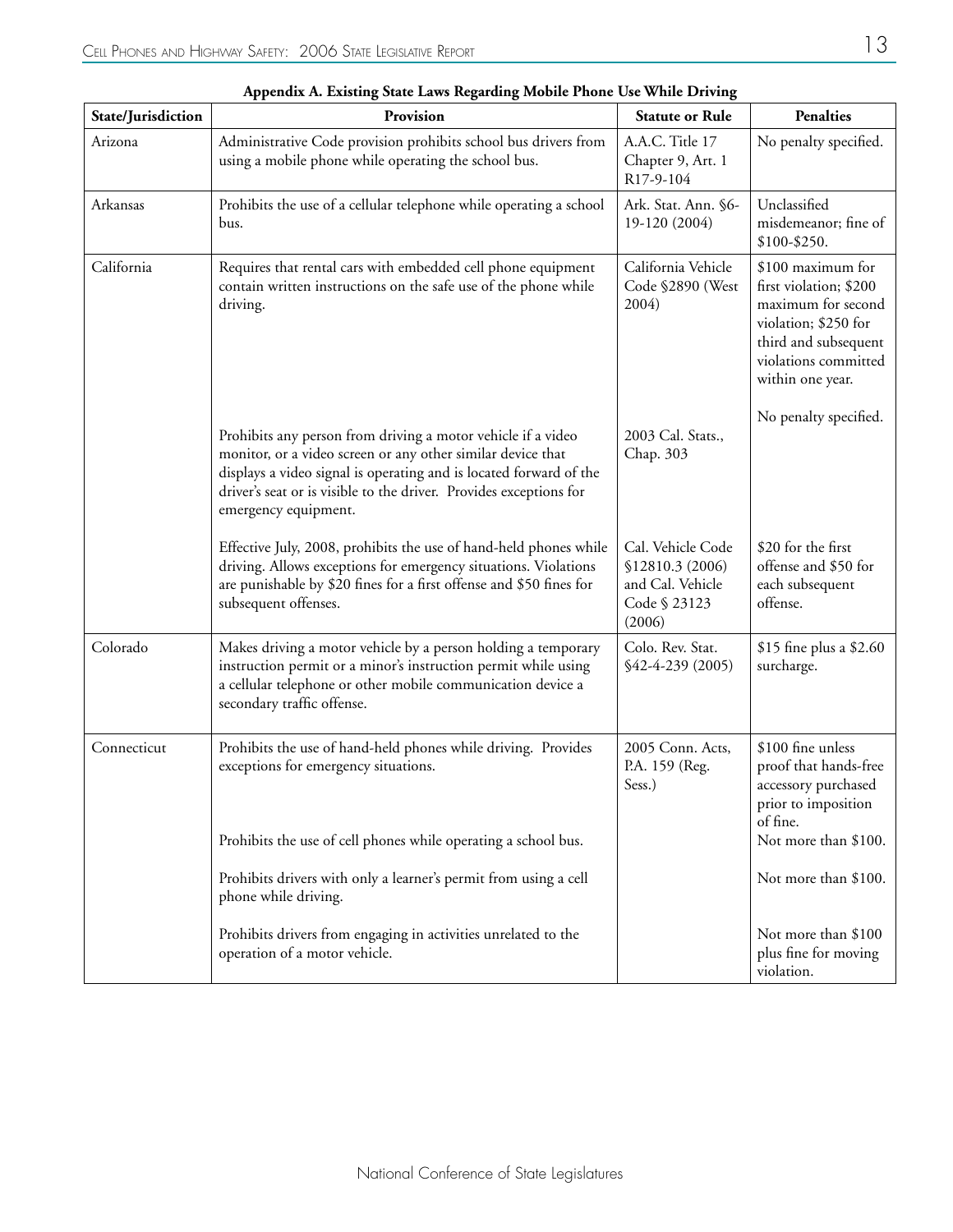| Appendix A. Existing State Laws Regarding Mobile Phone Use While Driving (continued) |                                                                                                                                                                                                                                                                                                                               |                                             |                                                                                                                                                                                                                                |  |
|--------------------------------------------------------------------------------------|-------------------------------------------------------------------------------------------------------------------------------------------------------------------------------------------------------------------------------------------------------------------------------------------------------------------------------|---------------------------------------------|--------------------------------------------------------------------------------------------------------------------------------------------------------------------------------------------------------------------------------|--|
| State/Jurisdiction                                                                   | Provision                                                                                                                                                                                                                                                                                                                     | <b>Statute or Rule</b>                      | Penalties                                                                                                                                                                                                                      |  |
| Delaware                                                                             | Establishes a task force to study and make findings and<br>recommendations regarding driver distractions, including mobile<br>telephone use.                                                                                                                                                                                  | 2002 HCR 30                                 | Not applicable.                                                                                                                                                                                                                |  |
|                                                                                      | Prohibits school bus drivers from using a cell phone while<br>operating a school bus. Provides exceptions for emergency<br>situations.                                                                                                                                                                                        | Del. Code Ann. tit.<br>21, \$4176B (2005)   | For a first offense,<br>fines range from<br>\$50 to \$100. For<br>subsequent offenses,<br>fines range from<br>\$100 to \$200 and<br>loss of school bus<br>endorsement from<br>license.                                         |  |
|                                                                                      | Prohibits any minor with a level 1 learner's permit or a driver's<br>education learner's permit from using a cell phone or similar<br>device while operating a motor vehicle. Provides exceptions<br>during emergency situations or where the permit holder has<br>stopped the vehicle at a location off the lanes of travel. | Del. Code. Ann.<br>tit. 21, §2710<br>(2005) | Young drivers are<br>subject to the same<br>penalties they would<br>face if they were<br>found to be a reckless<br>or negligent driver<br>of a motor vehicle or<br>to have committed a<br>serious moving traffic<br>violation. |  |
| Florida                                                                              | Requires that drivers who use a head-set with a mobile phone<br>while driving must use a head-set that provides sound through<br>one ear and allows surrounding sound to be heard with the other<br>ear.                                                                                                                      | Fla. Stat. §316.304<br>(2005)               | \$30 for each<br>violation; non-<br>moving violation.                                                                                                                                                                          |  |
|                                                                                      | Requires distracted driver annual accident reports. Preempts<br>local jurisdictions from enacting restrictive ordinances.                                                                                                                                                                                                     | Fla. Stat.<br>\$316.0075 (2005)             | Not applicable.                                                                                                                                                                                                                |  |
| Illinois                                                                             | Single-sided headset or earpiece is permitted with a mobile<br>phone while driving.                                                                                                                                                                                                                                           | 2001 Ill. Laws, P.A.<br>92-0152.            | No penalty specified.                                                                                                                                                                                                          |  |
|                                                                                      | School bus drivers prohibited from using a mobile phone while<br>driving except in emergency situations.                                                                                                                                                                                                                      | 2002 Ill. Laws, P.A.<br>92-730.             | Petty offense<br>punishable by \$100<br>to \$250 fine.                                                                                                                                                                         |  |
|                                                                                      | Requests that accident reports include information about cell<br>phone involvement in motor vehicle crashes. Requires the<br>Department of Transportation to compile statistics regarding cell<br>phone involvement in motor vehicle crashes                                                                                  | 2006 HJR 91                                 | Not applicable                                                                                                                                                                                                                 |  |
| Kentucky                                                                             | Prohibits local governments from restricting driver mobile<br>telephone use.                                                                                                                                                                                                                                                  | Ky. Rev. Stat.<br>\$65.873 (2005)           | Not applicable.                                                                                                                                                                                                                |  |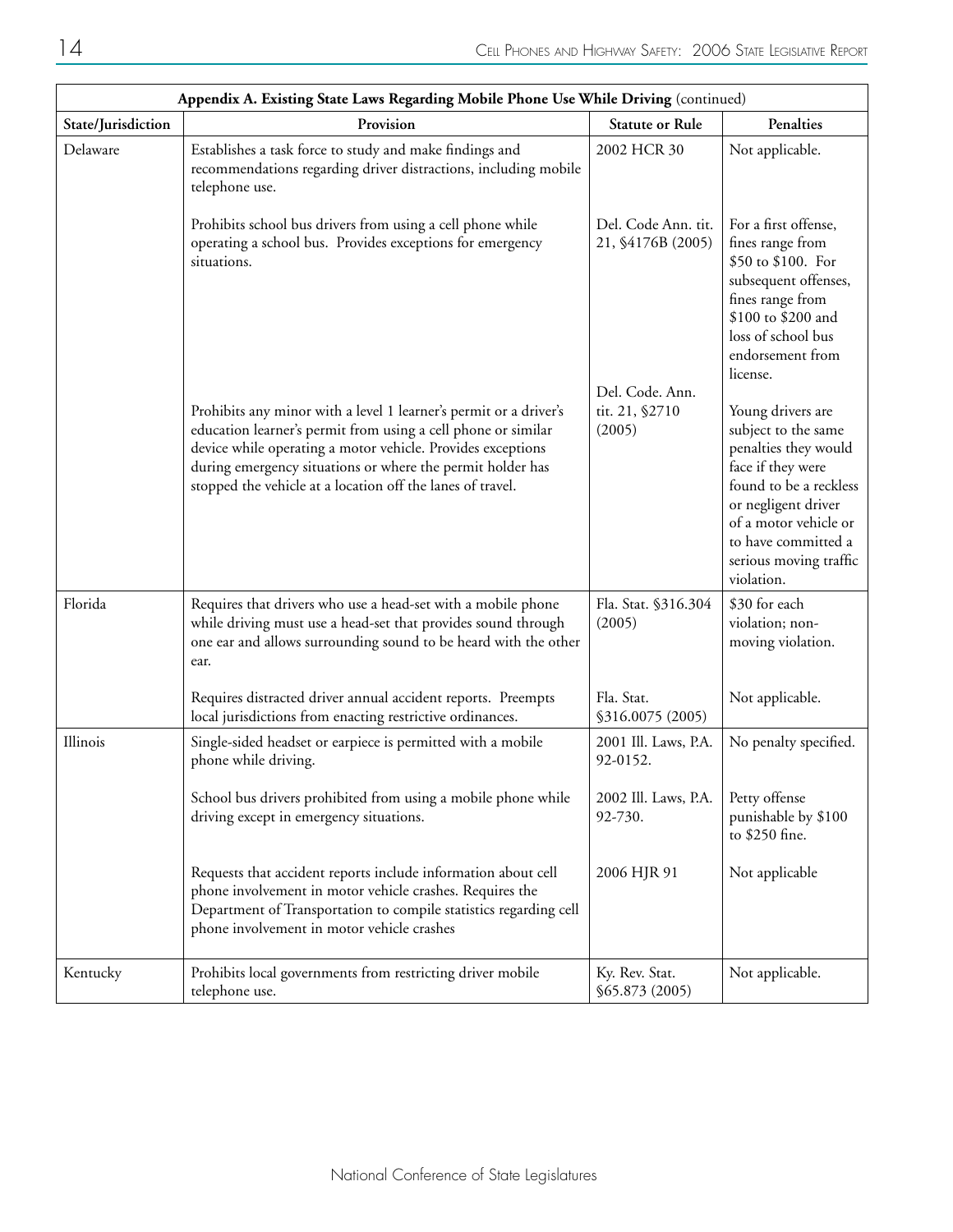| Appendix A. Existing State Laws Regarding Mobile Phone Use While Driving (continued) |                                                                                                                                                                                                                                        |                                                        |                                                                                                                                                                             |  |
|--------------------------------------------------------------------------------------|----------------------------------------------------------------------------------------------------------------------------------------------------------------------------------------------------------------------------------------|--------------------------------------------------------|-----------------------------------------------------------------------------------------------------------------------------------------------------------------------------|--|
| State/Jurisdiction                                                                   | Provision                                                                                                                                                                                                                              | <b>Statute or Rule</b>                                 | <b>Penalties</b>                                                                                                                                                            |  |
| Louisiana                                                                            | Prohibits local jurisdictions from regulating cell phone use while<br>driving.                                                                                                                                                         | La. Rev. Stat. Ann.<br>§33:31 (West<br>2004)           | Not applicable.                                                                                                                                                             |  |
|                                                                                      | Prohibits driving a motor vehicle with a television capable of<br>receiving any prerecorded visual presentation unless the TV is<br>behind the driver's seat or not visible to the driver while he or she<br>is operating the vehicle. | La. Rev. Stat. Ann.<br>§32:365 (West<br>2006)          | No penalty specified.                                                                                                                                                       |  |
|                                                                                      | Creates a task force to study technological and non-technological<br>driver distractions. The task force is to submit recommendations<br>to the Legislature.                                                                           | 2003 SCR 63                                            | Not applicable.                                                                                                                                                             |  |
| Maine                                                                                | Requires those under age 21 to obtain an instruction permit and<br>complete training prior to obtaining a driver's license. Prohibits<br>a person with an instruction permit from using a mobile phone<br>while driving.               | Me. Rev. Stat. Ann.<br>tit. 29-A, §1304(I)             | No penalty specified.                                                                                                                                                       |  |
| Maryland                                                                             | Prohibits holder of a learner's permit or provisional<br>driver's license who is under age 18 from using a wireless<br>communications device while operating a motor vehicle.<br>Enforceable as a secondary offense.                   | Md. Transportation<br>Code Ann. §21-<br>1123 (2005)    | May suspend a<br>violator's license up<br>to 90 days and issue a<br>restricted license.                                                                                     |  |
| Massachusetts                                                                        | Cellular phone use is permitted as long as it does not interfere<br>with the driver's operation of the vehicle and the driver keeps<br>one hand on the steering wheel at all times.                                                    | Mass. Gen. Laws<br>Ann. ch. 90, §13<br>(West 2004)     | \$35 maximum fine<br>for first violation; \$35<br>to \$75 for second<br>violation; \$75 to<br>\$150 for third and<br>subsequent violations<br>committed within<br>one year. |  |
|                                                                                      | No person shall operate a moving school bus while using a<br>mobile telephone.                                                                                                                                                         | Mass. Gen. Laws<br>Ann. ch. 90, §7B                    | No penalty specified.                                                                                                                                                       |  |
| Minnesota                                                                            | Prohibits drivers under age 18 who have a provisional license<br>or instruction permit from using a cell phone while operating a<br>motor vehicle. Provides exceptions for emergency situations.                                       | 2005 Minn. Laws,<br>Chap. 6                            | Ability to get full<br>license restricted.                                                                                                                                  |  |
|                                                                                      | Adds a misdemeanor penalty to an existing law that prohibits<br>drivers with a learners permit from using a phone while<br>operating a motor vehicle.                                                                                  | Minn. Stat. Ann.<br>\$171.05 (2006).                   | \$25 fine and a petty<br>misdemeanor.                                                                                                                                       |  |
| Mississippi                                                                          | Prohibits local jurisdictions from restricting driver mobile phone<br>use.                                                                                                                                                             | 2002 Miss. Laws,<br>Chap. 491                          | Not applicable.                                                                                                                                                             |  |
| Nevada                                                                               | Prohibits local jurisdictions from regulating driver mobile phone<br>use.                                                                                                                                                              | 2003 Nev. Stats.,<br>Chap. 237                         | Not applicable.                                                                                                                                                             |  |
| New York                                                                             | Drivers prohibited from talking on hand-held mobile telephone<br>while operating a motor vehicle.                                                                                                                                      | N.Y. Veh. and<br>Traffic Code §1225<br>(McKinney 2004) | Not more than \$100.                                                                                                                                                        |  |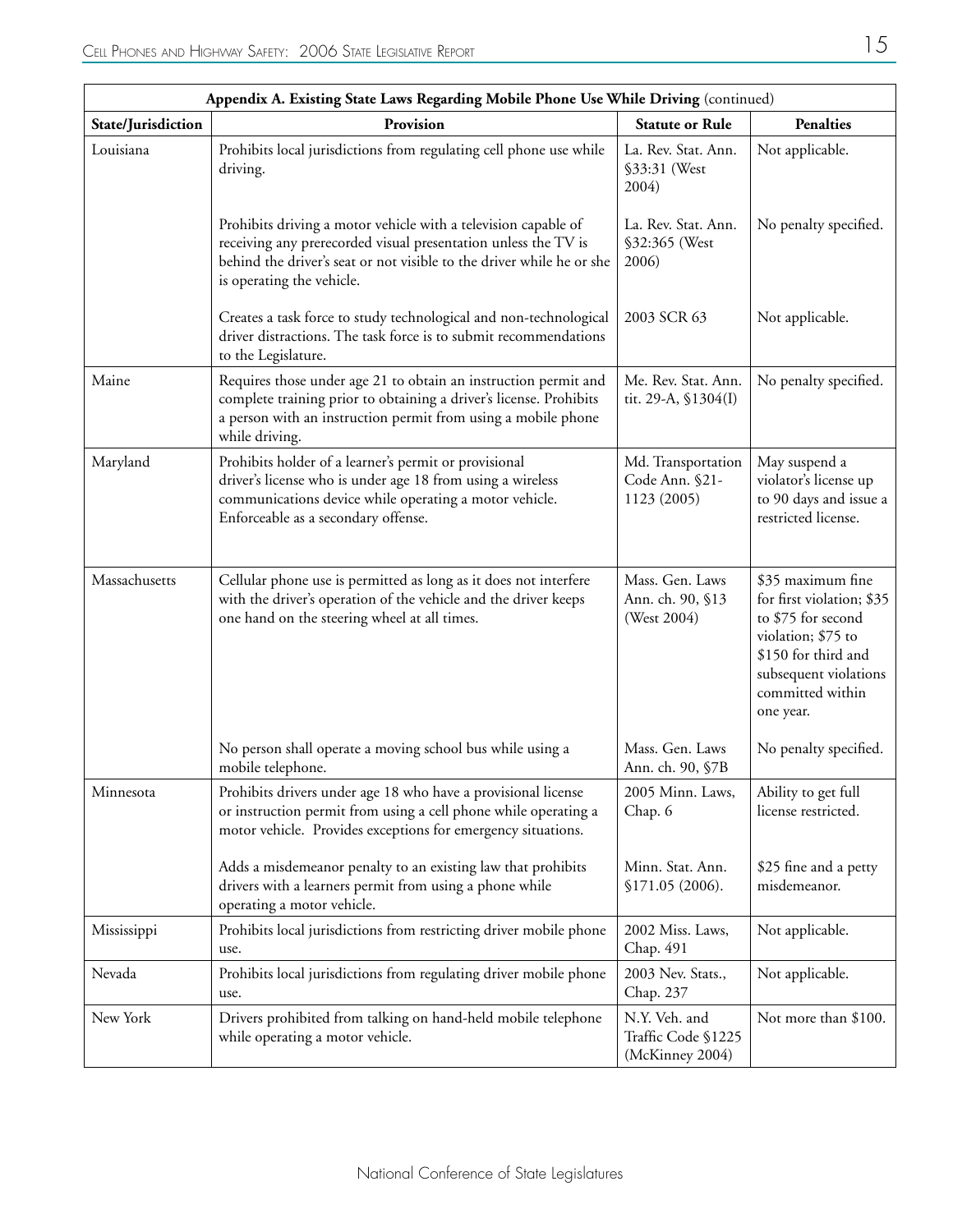| Appendix A. Existing State Laws Regarding Mobile Phone Use While Driving (continued) |                                                                                                                                                                                                                                                                                                                                                                                                |                                           |                                                                         |  |
|--------------------------------------------------------------------------------------|------------------------------------------------------------------------------------------------------------------------------------------------------------------------------------------------------------------------------------------------------------------------------------------------------------------------------------------------------------------------------------------------|-------------------------------------------|-------------------------------------------------------------------------|--|
| State/Jurisdiction                                                                   | Provision                                                                                                                                                                                                                                                                                                                                                                                      | <b>Statute or Rule</b>                    | <b>Penalties</b>                                                        |  |
| New Jersey                                                                           | Prohibits drivers younger than age 21 who have only a learner's<br>permit from using a mobile phone while driving.                                                                                                                                                                                                                                                                             | N.J. Rev. Stat.<br>$$39:3-13(2005)$       | \$100 fine or 90-day<br>permit suspension.                              |  |
|                                                                                      | Prohibits the use of a cell phone while driving a school bus.                                                                                                                                                                                                                                                                                                                                  | 2002 N.J. Laws,<br>Chap. 120              | \$100 to \$150 fine.                                                    |  |
|                                                                                      | Establishes the Driver Distraction and Highway Safety Task<br>Force to study driver distractions and make recommendations.                                                                                                                                                                                                                                                                     | 2001 N.J. JR-9                            | Not applicable.                                                         |  |
|                                                                                      | Prohibits use of hand-held phones while driving. Enforceable as<br>a secondary offense.                                                                                                                                                                                                                                                                                                        | N.J. Rev. Stat.<br>\$39:4-97.3 (2005)     | \$100 to \$250 fine.                                                    |  |
| North Carolina                                                                       | Prohibits all drivers under age 18 from using a mobile telephone<br>or technology associated with a mobile telephone while a<br>motor vehicle is in motion. Provides exceptions for emergency<br>situations. Also prohibits permit holders and provisional license<br>holders from using a mobile telephone while operating a motor<br>vehicle.                                                | N.C. Gen. Stat.<br>§20-137.3 (2006).      | \$25 fine                                                               |  |
| Oklahoma                                                                             | Prohibits local jurisdictions from restricting driver use of cell<br>phone while operating a motor vehicle.                                                                                                                                                                                                                                                                                    | 2001 HB 1081                              | Not applicable.                                                         |  |
| Oregon                                                                               | Prohibits local jurisdictions from restricting driver use of cell<br>phone while operating a motor vehicle.                                                                                                                                                                                                                                                                                    | 2001 HB 2987                              | Not applicable.                                                         |  |
| Rhode Island                                                                         | Prohibits use of cell phones by school bus drivers while driving<br>except in the case of emergency.                                                                                                                                                                                                                                                                                           | R.I. Gen. Laws<br>$$31-22-11.8$<br>(2005) | No penalty specified.                                                   |  |
|                                                                                      | Prohibits the use of all cell phones in motor vehicles by people<br>under age 18 that are operators or passengers in the vehicle.                                                                                                                                                                                                                                                              | R.I. Gen. Laws<br>$$31-22-11.9$<br>(2006) | \$50 Fine                                                               |  |
|                                                                                      | Prohibits drivers under age 18 from using any mobile telephone<br>(including hands-free devices) while operating a motor vehicle.<br>Violations are punishable by a \$200 fine.                                                                                                                                                                                                                | R.I. Gen. Laws §1-<br>$10-6.6(2006).$     | \$250 fine and loss<br>of license until<br>offender's 18th<br>birthday. |  |
| Tennessee                                                                            | Prohibits driver use of a cell phone while operating a school bus.                                                                                                                                                                                                                                                                                                                             | Tenn. Code Ann.<br>\$58-8-192 (2004)      | Class C<br>misdemeanor, \$50<br>fine.                                   |  |
| Texas                                                                                | Prohibits driver under age 18 from using a wireless<br>communication device while operating a motor vehicle during<br>the six-month period following the original issuance of a class<br>A, B or C license. Prohibits driver under age 17 from using a<br>wireless communication device while operating a motorcycle<br>during the six-month period following the initial license<br>issuance. | 2005 SB 1257                              | Not available.                                                          |  |
| Utah                                                                                 | Prohibits local jurisdictions from restricting driver mobile phone<br>use.                                                                                                                                                                                                                                                                                                                     | Utah Code Ann.<br>$$41-6a-208$<br>(2006). | Not applicable.                                                         |  |
| Washington                                                                           | Requires state police to track information about the involvement<br>of wireless communication devices in motor vehicle crashes in<br>accident report forms. Requires the state police to include this<br>information in its annual report of traffic safety statistics.                                                                                                                        | 2005 Wash. Laws,<br>Chap. 171             | Not applicable.                                                         |  |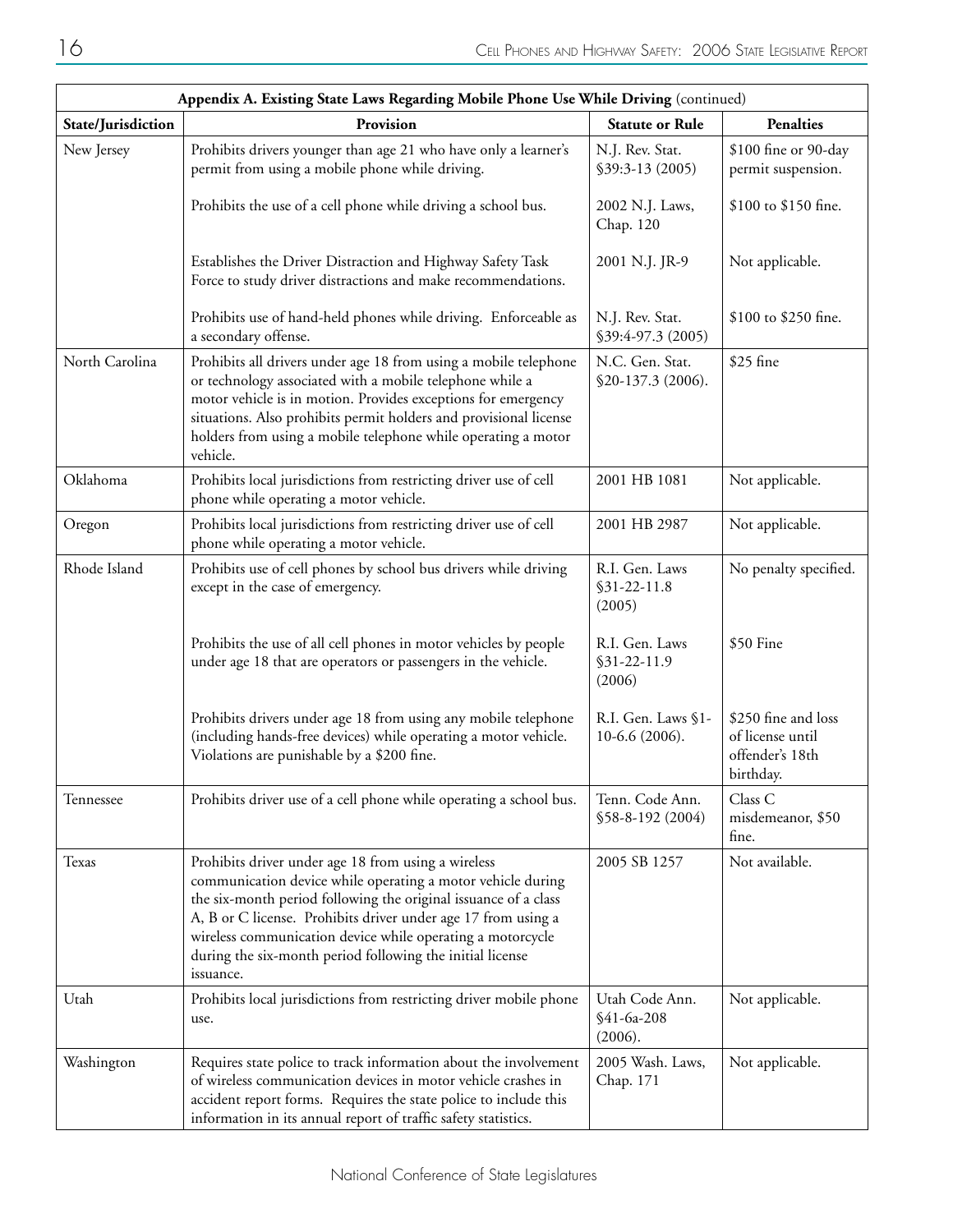| Appendix A. Existing State Laws Regarding Mobile Phone Use While Driving (continued) |                                                                                                                                                                                                                                                                                                                                                                                                                                                                                                                                                                 |                                                                       |                                    |
|--------------------------------------------------------------------------------------|-----------------------------------------------------------------------------------------------------------------------------------------------------------------------------------------------------------------------------------------------------------------------------------------------------------------------------------------------------------------------------------------------------------------------------------------------------------------------------------------------------------------------------------------------------------------|-----------------------------------------------------------------------|------------------------------------|
| State/Jurisdiction                                                                   | Provision                                                                                                                                                                                                                                                                                                                                                                                                                                                                                                                                                       | <b>Statute or Rule</b>                                                | <b>Penalties</b>                   |
| West Virginia                                                                        | Prohibits drivers with an instruction permit or provisional<br>license from using a cell phone while operating a motor vehicle.<br>Provides exceptions for emergency situations.                                                                                                                                                                                                                                                                                                                                                                                | W. Va. Code §B-2-<br>3b (2006) and W.<br>Va. Code §17B-3-6<br>(2006). | Suspension of driver's<br>license. |
| District of<br>Columbia                                                              | Prohibits distracted driving, which is defined as inattention<br>resulting in unsafe operation of a vehicle caused by activities<br>unrelated to the operation of the vehicle, including reading,<br>writing, personal grooming, interacting with pets or unsecured<br>cargo, using personal communications technologies or engaging<br>in any other activity that causes distraction.<br>Prohibits driver use of a hand-held phone while driving.<br>Prohibits school bus drivers or drivers with a learner's permit<br>from using a cell phone while driving. | 2004 D.C. Stat.,<br>Chap. A15-0311                                    | \$100                              |

**Source:** NCSL, 2007.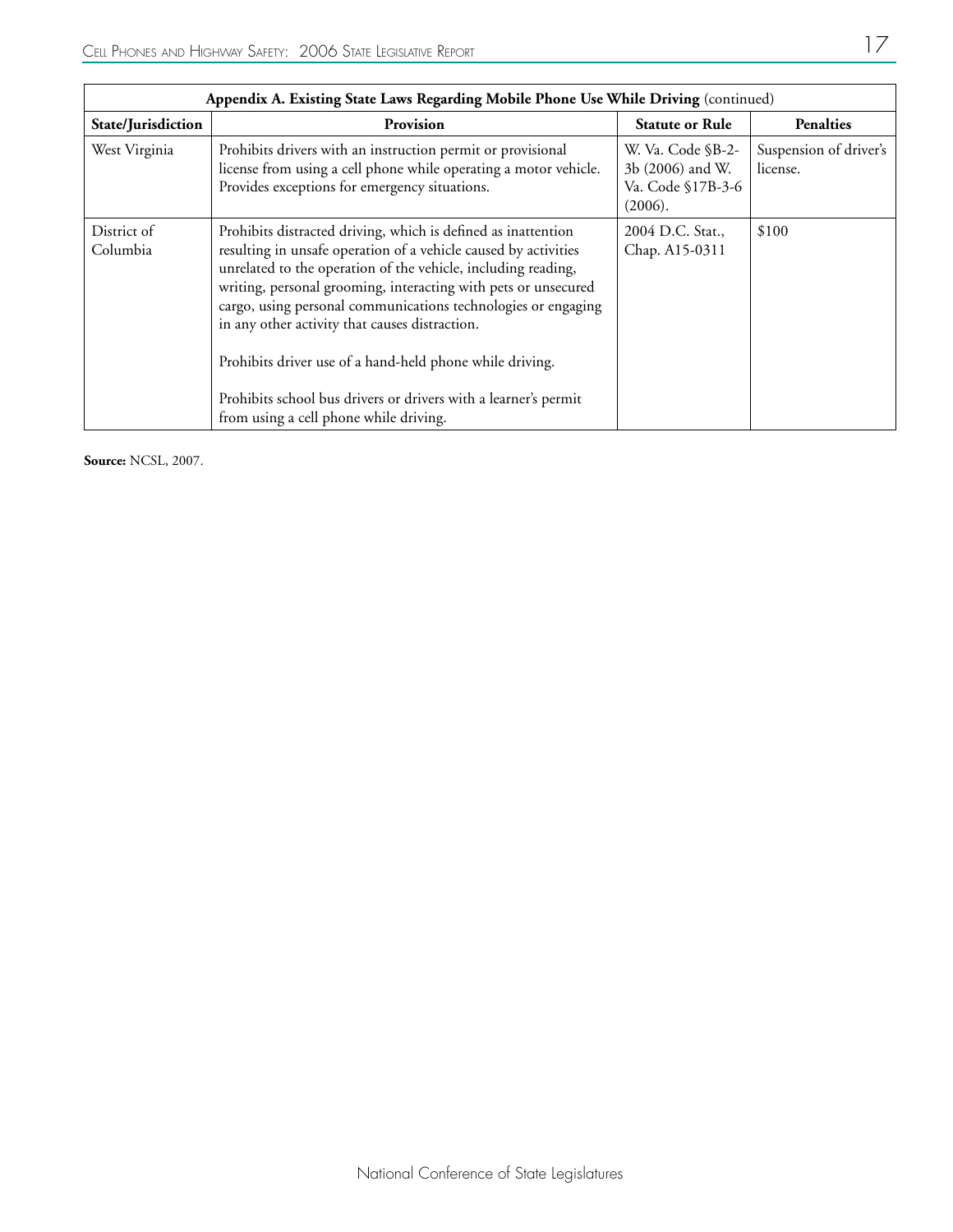| State/Jurisdiction | Restriction                                                                                                                                                                                                                                                                                                                                |
|--------------------|--------------------------------------------------------------------------------------------------------------------------------------------------------------------------------------------------------------------------------------------------------------------------------------------------------------------------------------------|
| Alabama            | No television screen shall be located in front of the driver's seat or in such a manner as to obscure the driver's<br>vision.                                                                                                                                                                                                              |
| Alaska             | No television can be visible to the driver.                                                                                                                                                                                                                                                                                                |
|                    | Navigation equipment is allowed.                                                                                                                                                                                                                                                                                                           |
| Arizona            | No television screen or any other means of receiving a television broadcast can be forward of the driver's seat or<br>visible to the driver.                                                                                                                                                                                               |
| Arkansas           | None.                                                                                                                                                                                                                                                                                                                                      |
| California         | No television receiver, video monitor or a television video screen, or any other similar means of usually displaying<br>a television broadcast can be located in the vehicle at any point forward of the back of the driver's seat.                                                                                                        |
| Colorado           | None.                                                                                                                                                                                                                                                                                                                                      |
| Connecticut        | No television screen or other device of a similar nature, except a video display unit used for instrumentation<br>purposes, can be visible to driver or interfere with the safe operation of the vehicle.                                                                                                                                  |
| Delaware           | None.                                                                                                                                                                                                                                                                                                                                      |
| Florida            | No television-type receiving equipment can be visible to the driver.                                                                                                                                                                                                                                                                       |
| Georgia            | None.                                                                                                                                                                                                                                                                                                                                      |
| Hawaii             | None.                                                                                                                                                                                                                                                                                                                                      |
| Idaho              | None.                                                                                                                                                                                                                                                                                                                                      |
| Illinois           | Prohibits visual media technology other than navigational systems from being located at any point in a motor<br>vehicle visible to the driver. No television broadcast receiver can be visible to driver.                                                                                                                                  |
| Indiana            | A person may not operate a motor vehicle that has a television set installed in a manner that allows the driver to<br>see the television set while operating the vehicle.                                                                                                                                                                  |
| Iowa               | None.                                                                                                                                                                                                                                                                                                                                      |
| Kansas             | No television-type receiving equipment screen can be visible to the driver. Navigation systems are allowed.                                                                                                                                                                                                                                |
| Kentucky           | None.                                                                                                                                                                                                                                                                                                                                      |
| Louisiana          | Drivers cannot operate a motor vehicle with a television capable of receiving any prerecorded visual presentation<br>unless the TV is behind the driver's seat or not visible to the driver while he or she is operating the vehicle.<br>Retailers may not install a television set at any point forward of the back of the driver's seat. |
| Maine              | No television viewer or screen can be visible to the driver.                                                                                                                                                                                                                                                                               |
| Maryland           | No television-type receiving equipment can be installed in front of the back of the driver's seat and cannot<br>otherwise be visible to driver. Navigation systems are allowed.                                                                                                                                                            |
| Massachusetts      | No television viewer, screen or other means of visually receiving a television broadcast can be installed forward<br>of the back of the driver's seat or otherwise visible to the driver.                                                                                                                                                  |
| Michigan           | Televisions visible to drivers are prohibited in motor vehicles.                                                                                                                                                                                                                                                                           |
| Minnesota          | No television or television-type equipment can be visible to the driver. Navigation systems are allowed. Closed<br>circuit video systems that help a driver's rear or side visibility are allowed.                                                                                                                                         |
| Mississippi        | None.                                                                                                                                                                                                                                                                                                                                      |
| Missouri           | None.                                                                                                                                                                                                                                                                                                                                      |
| Montana            | None.                                                                                                                                                                                                                                                                                                                                      |
| Nebraska           | No television can be visible to the driver.                                                                                                                                                                                                                                                                                                |
| Nevada             | No television-type receiving equipment can be visible to the driver. Television-type receiving equipment can be<br>visible to the driver if used for safety, law enforcement or navigation.                                                                                                                                                |
| New Hampshire      | No television viewer, screen, or other means of visually receiving a television broadcast can be located at any<br>point forward of the back of the driver's seat or otherwise visible to the driver.                                                                                                                                      |

#### **Appendix B. State Laws Regarding Televisions in Motor Vehicles**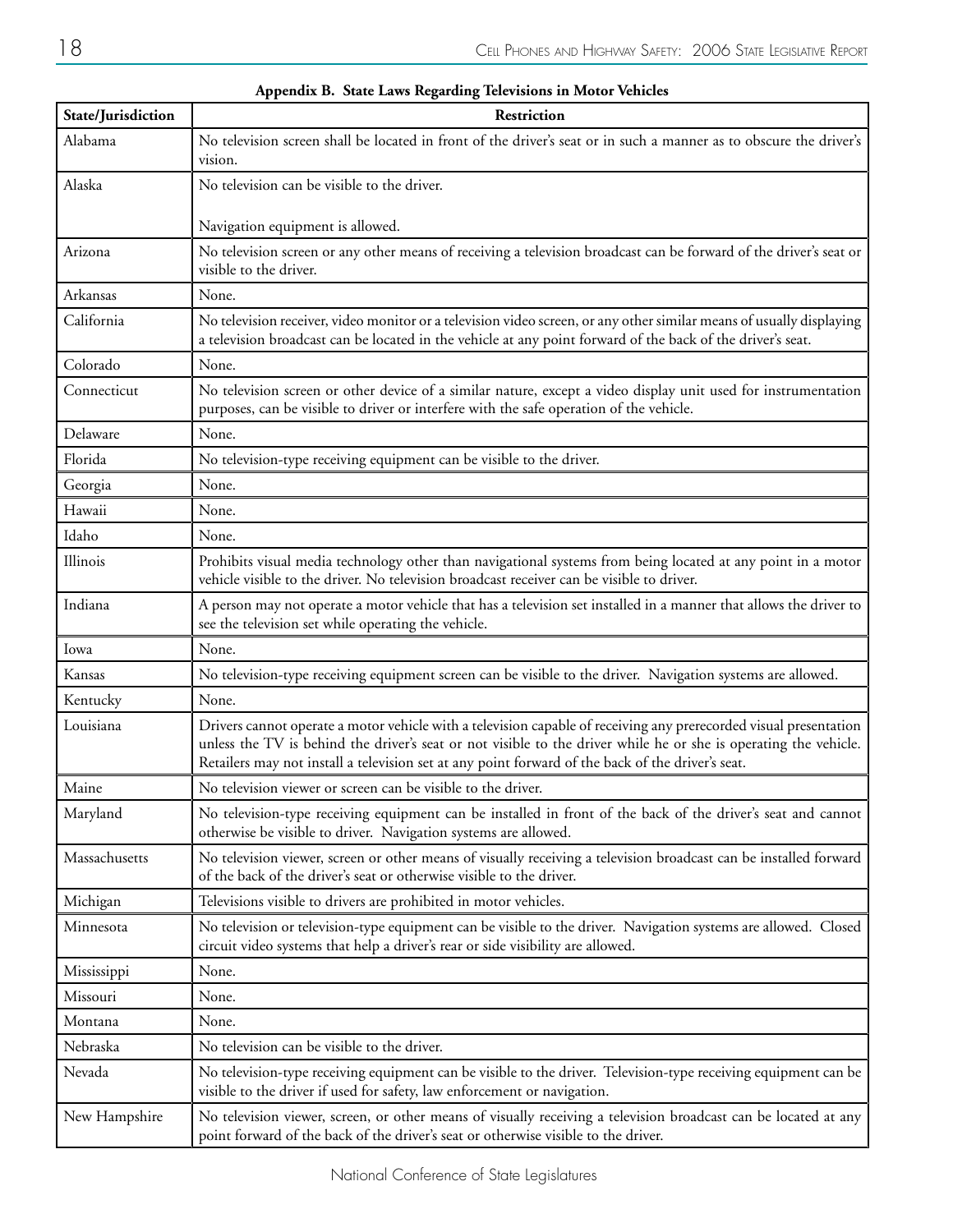| Appendix B. State Laws Regarding Televisions in Motor Vehicles (continued) |                                                                                                                                                                                                       |  |  |
|----------------------------------------------------------------------------|-------------------------------------------------------------------------------------------------------------------------------------------------------------------------------------------------------|--|--|
| State/Jurisdiction                                                         | Restriction                                                                                                                                                                                           |  |  |
| New Jersey                                                                 | No television set can be visible to the driver.                                                                                                                                                       |  |  |
| New Mexico                                                                 | No television screen can be visible to the driver unless used as an aid to the driver in operating the vehicle.                                                                                       |  |  |
| New York                                                                   | No television receiving set visible to driver unless closed-circuit television receiving equipment used for safety<br>and navigation purposes.                                                        |  |  |
| North Carolina                                                             | No television screen or other means of visually receiving a television broadcast can be located at any point<br>forward of the driver's seat or otherwise visible to the driver.                      |  |  |
| North Dakota                                                               | None.                                                                                                                                                                                                 |  |  |
| Ohio                                                                       | None.                                                                                                                                                                                                 |  |  |
| Oklahoma                                                                   | It is unlawful to install a television set in any location where it is visible to the driver.                                                                                                         |  |  |
| Oregon                                                                     | No television viewer, screen or other means of visually receiving a television broadcast can be located at any<br>point forward of the back of the driver's seat or otherwise visible to the driver.  |  |  |
| Pennsylvania                                                               | No television or television-type equipment can be visible to the driver. Navigation systems are allowed.                                                                                              |  |  |
| Rhode Island                                                               | No television viewer, screen, or other means of visually receiving a television broadcast can be visible to the<br>driver.                                                                            |  |  |
| South Carolina                                                             | No television screen can be visible to the driver.                                                                                                                                                    |  |  |
| South Dakota                                                               | No television screen can be visible to the driver.                                                                                                                                                    |  |  |
| Tennessee                                                                  | No television screen or device of a similar nature can be visible to the driver. Display of obscene videos is<br>prohibited.                                                                          |  |  |
| <b>Texas</b>                                                               | No video-receiving equipment, including a television or similar equipment, can be visible to the driver.<br>Navigation systems are allowed. Digital systems used for commercial purposes are allowed. |  |  |
| Utah                                                                       | No television-type receiving equipment can be visible to the driver. Does not apply to law enforcement or safety<br>use as approved by the DMV. Navigation systems are allowed.                       |  |  |
| Vermont                                                                    | No television receiver, screen, or other means of visually receiving a television broadcast can be visible to the<br>driver.                                                                          |  |  |
| Virginia                                                                   | No television receiver can be visible to driver. Video or motion pictures cannot be displayed in front of the<br>driver's seat or within view of the driver. Display of obscene videos is prohibited. |  |  |
| Washington                                                                 | No television viewer, screen, or other means of visually receiving a television broadcast can be forward of the<br>back of the driver's seat or otherwise visible to the driver.                      |  |  |
| West Virginia                                                              | No television receiver can be visible to the driver.                                                                                                                                                  |  |  |
| Wisconsin                                                                  | No device for visually receiving a television broadcast can be forward of the back of the driver's seat or visible<br>to the driver.                                                                  |  |  |
| Wyoming                                                                    | No television-type receiving equipment can be visible to the driver unless used for safety, law enforcement or<br>navigation.                                                                         |  |  |
| American Samoa                                                             | None.                                                                                                                                                                                                 |  |  |
| District of<br>Columbia                                                    | No television equipment can be visible to the driver.                                                                                                                                                 |  |  |
| Guam                                                                       | None.                                                                                                                                                                                                 |  |  |
| Puerto Rico                                                                | No television may be located in a vehicle so that it is visible to the driver.                                                                                                                        |  |  |
| Virgin Islands                                                             | None.                                                                                                                                                                                                 |  |  |
| . 1.                                                                       | $\overline{200}$                                                                                                                                                                                      |  |  |

| Appendix B. State Laws Regarding Televisions in Motor Vehicles (cont |  |
|----------------------------------------------------------------------|--|
|                                                                      |  |

\*Laws as of December 2006.

**Sources:** *AAA Digest of Motor Laws*, 2007; NCSL, 2007.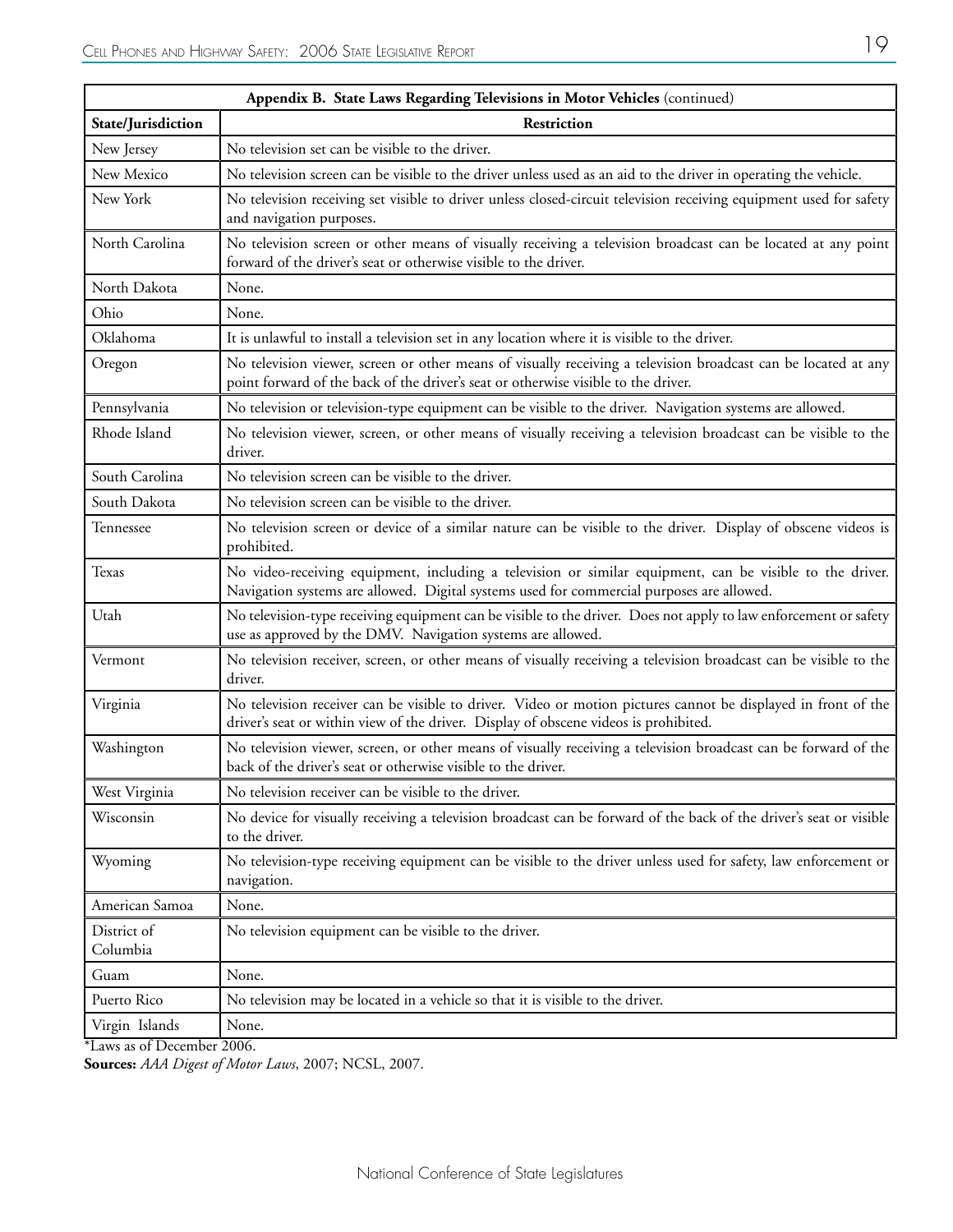#### **Notes**

1. National Highway Traffic Safety Administration, *Traffic Safety Facts: 2005 Data, Overview* (Washington, D.C.: NHTSA, 2006 (1); http://www-nrd.nhtsa.dot.gov/Pubs/overviewtsf05.pdf.

2. Ibid.

3. S.G. Klauer, T.A. Dingus, V.L. Neale, J.D. Sudweeks, and D.J. Ramsey, *The Impact of Driver Inattention on Near-Crash/Crash Risk: An Analysis Using the 100-Car Naturalistic Driving Study Data* (Blacksburg, Va.: Virginia Tech Transportation Institute, April 2006), 22.

4. See CTIA's website at http://www.wow-com.com.

5. Donna Glassbrenner, Ph.D., "Driver Cell Phone Use in 2005-Overall Results," *Traffic Safety Facts Research Notes* (Washington, D.C.: NHTSA, December 2005)1.

6. Jane Stutts et. al., *The Role of Driver Distraction in Traffic Crashes* (Chapel Hill, N.C.: University of North Carolina Highway Safety Research Center, May 2001).

7. Oklahoma Highway Safety Office, *2005 Oklahoma Crash Facts* (Oklahoma City, Okla.: October 2006) at http://www.dps. state.ok.us/ohso/pub/2005fb/fb05.pdf

8. Michigan Department of State Police, *2005 Michigan Traffic Crash Facts* (East Lansing, Mich.: MDSP, 2006 ),165; http:// www.michigantrafficcrashfacts.org/doc/2005/2005MTCF\_vol1.pdf.

9. S.G. Klauer et al., *The Impact of Driver Inattention on Near-Crash/Crash Risk: An Analysis Using the 100-Car Naturalistic Driving Study Data.*

10. Suzanne P. McEvoy et al., *"*Role of Mobile Phones in Motor Vehicle Crashes Resulting in Hospital Attendance: A Case-Crossover Study," *British Medical Journal* 10 (July 12, 2005): 1136.

11. Joshua T. Cohen and John D. Graham, "A Revised Economic Analysis of Restrictions on the Use of Cell Phones while Driving," *Risk Analysis* 23, no. 1 (February 2003): 5.

12. Karen S. Lissy et al, *Cellular Phone Use while Driving: Risks and Benefits* (Boston, Mass.: Harvard Center for Risk Analysis, July 2000).

13. David L. Strayer and Frank A. Drews, "Profiles in Driver Distraction: Effects of Cell Phone Conversations on Younger and Older Drivers, " *Human Factors* 46, no. 4 (Winter 2004): 640.

14. David L. Strayer, Frank A Drews, and Dennis Crouch, "A Comparison of the Cell Phone Driver and the Drunk Driver," *Human Factors* 48, no. 2 (Summer 2006): 381.

15. "Drivers On Cell Phones Are As Bad As Drunks: Utah Psychologists Warn Against Cell Phone Use While Driving," http:// unews.utah.edu/p?r=062206-1.

16. Jane Stutts et al., *The Role of Driver Distraction in Traffic Crashes*.

17. Robert W. Hahn and James E. Prieger, *The Impact of Driver Cell Phone Use on Accidents*, Working Paper 04-14 (Washington, D.C.: AEI-BJCRS, July 2004).

18. The Gallup Organization, *National Survey of Distracted and Drowsy Driving Attitudes and Behaviors: 2002 Volume 1-Findings Report* (Washington, D.C.: The Gallup Organization, 2003).

19. Farmers Insurance Group, *Motorists Claim Distractions Affect Their Driving*, Press Release (Los Angeles, Calif.: FIG, May 25, 2005); http://www.farmers.com/FarmComm/WebSite/html/media\_center/May\_25\_05.html.

20. California SB 1613, enacted in 2006, will become effective in July 2008.

21. General Assembly of the Commonwealth of Pennsylvania Joint State Government Commission, *Driver Distractions and Traffic Safety* (Harrisburg: Pennsylvania General Assembly, 2001).

22. General Assembly Task Force on Driver Distractions and Highway Safety, *Final Report* (Dover, Del.: Delaware General Assembly, May, 2003).

23. National Transportation Safety Board, *Ford Explorer Sport Collision with Ford Windstar Minivan and Jeep Grand Cherokee on Interstate 95/495 Near Largo Maryland February 1, 2002*, Highway Accident Report NTSB/HAR-03/02, PB2003-916202 (Washington, D.C.: NTSB, 2003).

24. Ibid.

25. NHTSA FAQs and Policy on Cell Phone Use While Driving, http://www.nhtsa.dot.gov/portal/site/nhtsa/template. MAXIMIZE/menuitem.54757ba83ef160af9a7ccf10dba046a0/?javax.portlet.tpst=4670b93a0b088a006bc1d6b760008a0c\_ws\_ MX&javax.portlet.prp\_4670b93a0b088a006bc1d6b760008a0c\_viewID=detail\_view&javax.portlet.begCacheTok=com.vignette. cachetoken&javax.portlet.endCacheTok=com.vignette.cachetoken&itemID=d01bab6383f62010VgnVCM1000002c567798RCRD &overrideViewName=Article.

26. Insurance Institute for Highway Safety, "If You Drive While Phoning, " *Status Report* 40, no. 6 (July 16, 2005): 1; Insurance Institute for Highway Safety, "Hand-held Cell Phone Use Goes Back Up in New York Despite Year-Long Ban," *Status Report* 38, no. 8 (Aug. 26, 2003): 6; online at http://www.iihs.org/sr/pdfs/sr4006.pdf and http://www.iihs.org/sr/pdfs/sr3808.pdf.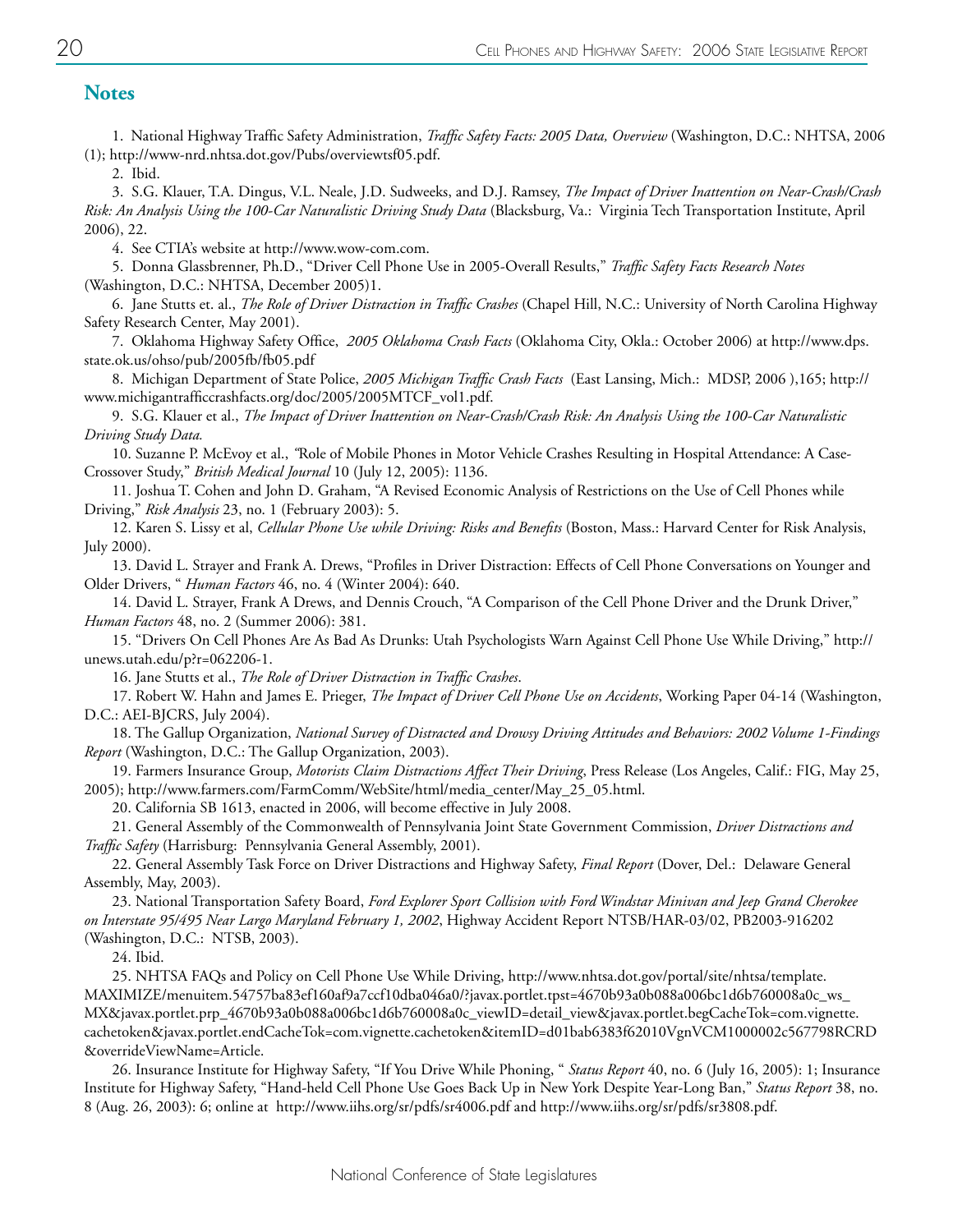#### **References**

- Cain, Alasdair, and Mark Burris. *Investigation of the Use of Mobile Phones While Driving*. Tampa, Fla.: Center for Urban Transportation Research College of Engineering, University of South Florida, April 1999.
- Cohen, Joshua T., and John D. Graham. "A Revised Economic Analysis of Restrictions on the Use of Cell Phones while Driving."" *Risk Analysis* 23, no. 1 (February 2003): 5.
- Department of California Highway Patrol, Office of Research and Planning. *Effects of Cellular Telephone Use on Driver Behavior*. Sacramento, Calif.: Department of California Highway Patrol, September 1997.
- The Gallup Organization. *National Survey of Distracted and Drowsy Driving Attitudes and Behaviors: 2002 Volume 1- Findings Report*. Washington, D.C.: The Gallup Organization, 2003.
- General Assembly of the Commonwealth of Pennsylvania Joint State Government Commission. *Driver Distractions and Traffic Safety.* Harrisburg, Pa.: General Assembly, December 2001.
- Glassbrenner, Ph.D., Donna. *Traffic Safety Facts Research Note, Driver Cell Phone Use in 2004—Overall Results*. Washington, D.C.: NHTSA, February 2005.
- Hahn, Robert W., and Paul C. Tetlock. *The Economics of Regulating Cellular Phones in Vehicles*. Washington, D.C.: AEI-Brookings Joint Center for Regulatory Studies, October 1999.
- Insurance Institute for Highway Safety. *Status Report.* 37 no. 7 (August 17, 2002).
- Lissy, Karen S.; Joshua T. Cohen; Mary Y. Park; and John D. Graham. *Cellular Phone Use While Driving: Risks and Benefits*. Boston, Mass.: Harvard Center for Risk Analysis, July 2000.
- McKnight, James A., and Scott A. McKnight. *The Effect of Cellular Phone Use Upon Driver Attention*. Landover, Md.: National Public Services Research Institute, prepared for AAA Foundation for Traffic Safety, January 1991.
- Michael, Jordan B. "Automobile Accidents Associated With Cell Phone Use: Can Cell Phone Service Providers and Manufacturers Be Held Liable Under a Theory of Negligence?" *Richmond Journal of Law & Technolgy* 2 (2005) at http://law.richmond.edu/jolt/v11i2/article5.pdf.
- National Conference of State Legislatures. *Along for the Ride: Reducing Driver Distractions*. Denver, Colo.: NCSL, March 2002.
- National Highway Traffic Safety Administration. *An Investigation of the Safety Implications of Wireless Communications in Vehicles*. Washington, D.C.: NHTSA, November 1997.
- National Transportation Safety Board, Ford Explorer Sport Collision with Ford Windstar Minivan and Jeep Grand Cherokee on Interstate 95/495 Near Largo Maryland February 1, 2002 (Washington, D.C.) Highway Accident Report NTSB/ HAR-03/02, PB2003-916202 (2003).
- Redelmeier, Donald A., and Robert J. Tibshirani. "Association Between Cellular-Telephone Calls and Motor Vehicle Collisions." *The New England Journal of Medicine* 336, no. 7 ( Feb. 13, 1997): 453-458.